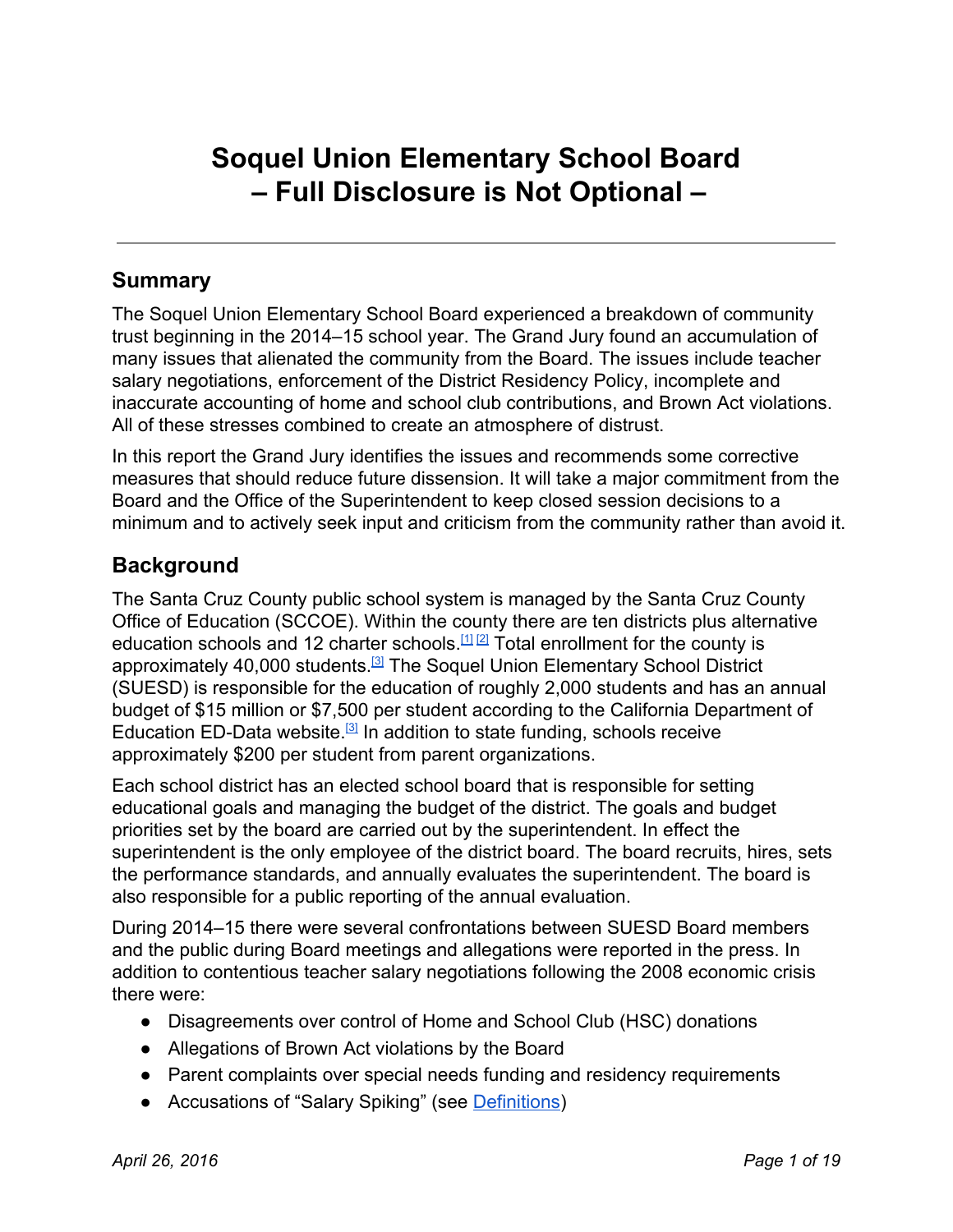- A no-confidence vote by the teachers
- Resignation of the Superintendent effective 6/20/2016
- A petition for recall of two Board members
- Reorganization of Board officers in June and again in December 2015

The following table lists the recent history of issues raised in Board meetings and reported in the press.

| Year | <b>Date</b>       | <b>Incident</b>                                                                                                                                                                                   |  |  |
|------|-------------------|---------------------------------------------------------------------------------------------------------------------------------------------------------------------------------------------------|--|--|
| 2011 | Jul 1             | Superintendent Castaniada signs initial three year contract <sup>[4]</sup>                                                                                                                        |  |  |
| 2012 | Nov 8             | McGooden and Del Favero elected to Board for four year terms <sup>[5]</sup>                                                                                                                       |  |  |
| 2013 | Apr 12            | Complaint – alleging District not in compliance with California Laws<br>regarding discrimination and bullying <sup>[6]</sup>                                                                      |  |  |
|      | May 7             | Measure S Parcel tax defeated <sup>[7]</sup>                                                                                                                                                      |  |  |
|      | Oct 12            | Complaint – Traffic conditions throughout the District regarding<br>drop-off and pick-up times <sup>[6]</sup>                                                                                     |  |  |
|      | Oct 17            | Lynette Hamby resigns Board position <sup>[8]</sup>                                                                                                                                               |  |  |
|      | Dec 4             | Jackson-Miller appointed to Board as provisional trustee <sup>[9]</sup>                                                                                                                           |  |  |
| 2014 | Jan               | Jackson-Miller removed from Board by petition <sup>[10]</sup>                                                                                                                                     |  |  |
|      | Jan 4             | Jackson-Miller wins special election for 2014-16 term <sup>[11]</sup>                                                                                                                             |  |  |
|      | Feb <sub>25</sub> | Soquel Education Association (SEA) agrees to new contract that<br>includes a 3.5% raise <sup>[12]</sup>                                                                                           |  |  |
|      | <b>Mar 13</b>     | Soquel HSC request for Soquel Elementary payroll record<br>2012-2014[6]                                                                                                                           |  |  |
|      | <b>Jun 18</b>     | The contract for the Superintendent is amended, allocating a<br>substantial retroactive raise and extending the contract term to 2018<br>without open meeting discussion of terms <sup>[13]</sup> |  |  |
|      | <b>Dec 17</b>     | Parent dissatisfaction expressed at Board meeting regarding control<br>of HSC contributions <sup>[14]</sup>                                                                                       |  |  |
|      | Dec 17            | Letter from Friends of Main Street (FOMS) documenting lack of<br>adherence to Board policies and no review of the policies as required<br>by state regulations <sup>[6]</sup>                     |  |  |
| 2015 | Jan 14            | Parents of special needs students voice complaints <sup>[15]</sup>                                                                                                                                |  |  |

#### *Timeline of Recent SUESD Board of Trustees Complaints, Elections, and Personnel Actions*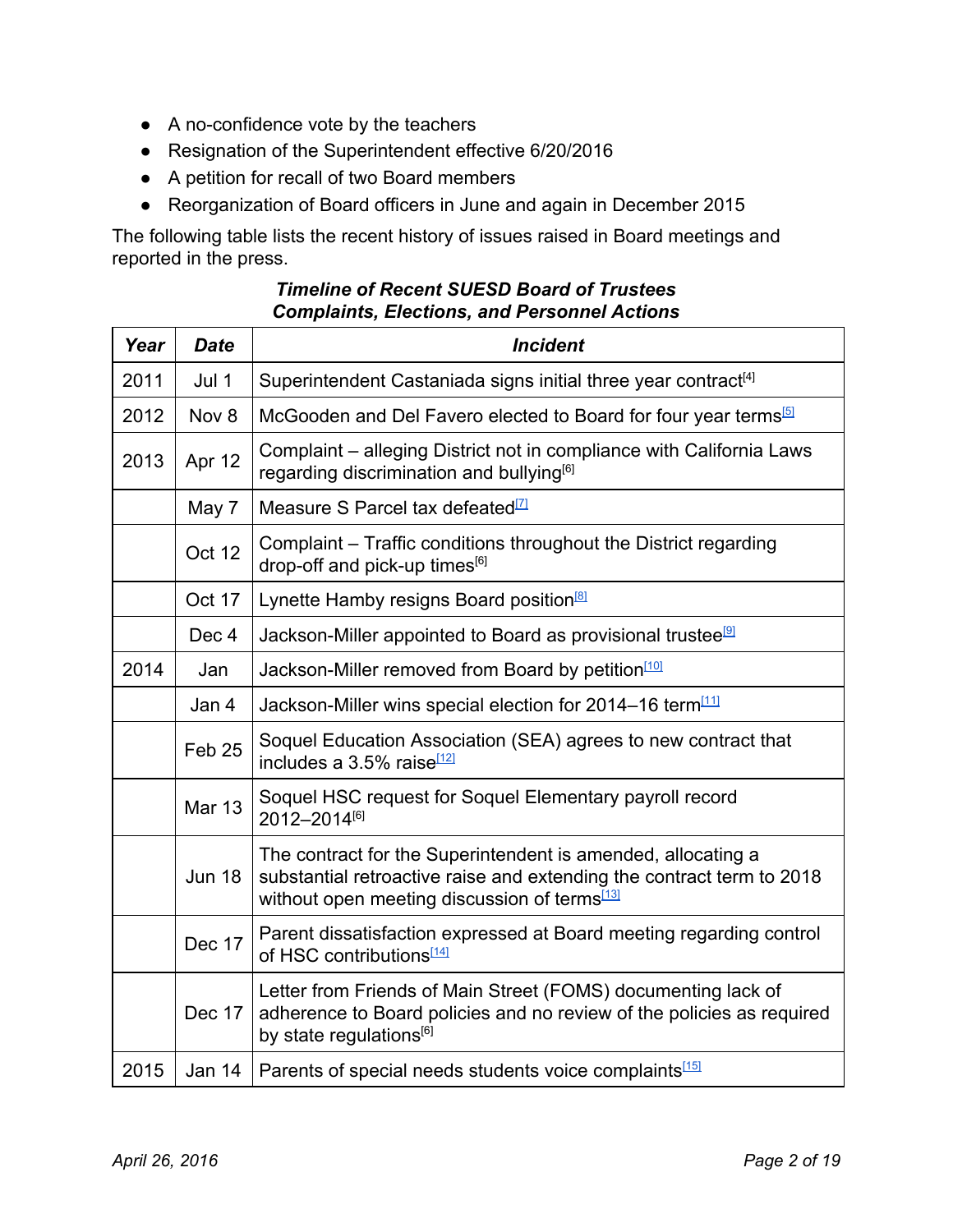| Year | <b>Date</b>   | <b>Incident</b>                                                                                                                      |  |  |
|------|---------------|--------------------------------------------------------------------------------------------------------------------------------------|--|--|
| 2015 | <b>Jan 20</b> | Information request for Soquel Music Teacher funding and expense<br>history 2004-2015[6]                                             |  |  |
|      | <b>Mar 18</b> | New policy re: HSC District fundraising, reporting rules <sup>[16]</sup> [17]                                                        |  |  |
|      | <b>Mar 25</b> | SUESD teachers vote 96% "no confidence" in Superintendent <sup>[18]</sup>                                                            |  |  |
|      | Apr 30        | Soquel HSC continues to request accounting information that will<br>resolve unspent donated funds issue <sup>[6]</sup>               |  |  |
|      | May 11        | Students arrested in gun threat <sup>[19]</sup>                                                                                      |  |  |
|      | May 27        | Campaign to recall Board members Rodriguez and McGooden<br>announced <sup>[20]</sup>                                                 |  |  |
|      | <b>Jun 17</b> | Board votes 3:2 to add expenses to the Superintendent's salary <sup>[21]</sup> [22]                                                  |  |  |
|      | <b>Jun 17</b> | Superintendent submits resignation effective June 2016 <sup>[23]</sup>                                                               |  |  |
|      | <b>Jun 18</b> | Rodriguez resigns Board presidency and VP Del Favero assumes<br>office of president <sup>[24]</sup>                                  |  |  |
|      | <b>Jul 15</b> | Board recall effort suspended <sup>[25]</sup>                                                                                        |  |  |
|      | <b>Jul 31</b> | Complaint – Pupil fees required for participation in an educational<br>activity offered by a California public school <sup>[6]</sup> |  |  |
|      | Nov 11        | Meeting with HSCs regarding teacher accounts and Soquel<br>accounting error <sup>[26]</sup>                                          |  |  |
|      | <b>Nov 12</b> | Complaint – Failing to investigate bullying, harassment, and sexual<br>harassment <sup>[6]</sup>                                     |  |  |
|      | Dec 9         | McGooden elected Board president by 3:2 vote <sup>[27]</sup>                                                                         |  |  |
| 2016 | Jan 12        | Board received complaint alleging Brown Act violation with regard to<br>the Dec 9, 2015 Board election of officers [6]               |  |  |

*Source:* See individual references.

### *Home and School Club Tension*

One of the sources of tension not cited in the table above has been the relationship between the Board, Superintendent, and the HSCs: Who controls HSC contributions? Since the passage of Proposition 13 in 1978, which limits the rate of property tax increase, California public schools have experienced declining revenues relative to inflation rates. Currently, California ranks 35th in state spending per pupil.<sup>[\[28\]](http://www.edweek.org/media/16qc-schoolfinancec1.pdf)</sup> To compensate for declining inflation-adjusted revenues, school districts have resorted to local bond measures and propositions to help fund their schools. These measures are very difficult to pass, requiring a two-thirds majority vote. When faced with cuts that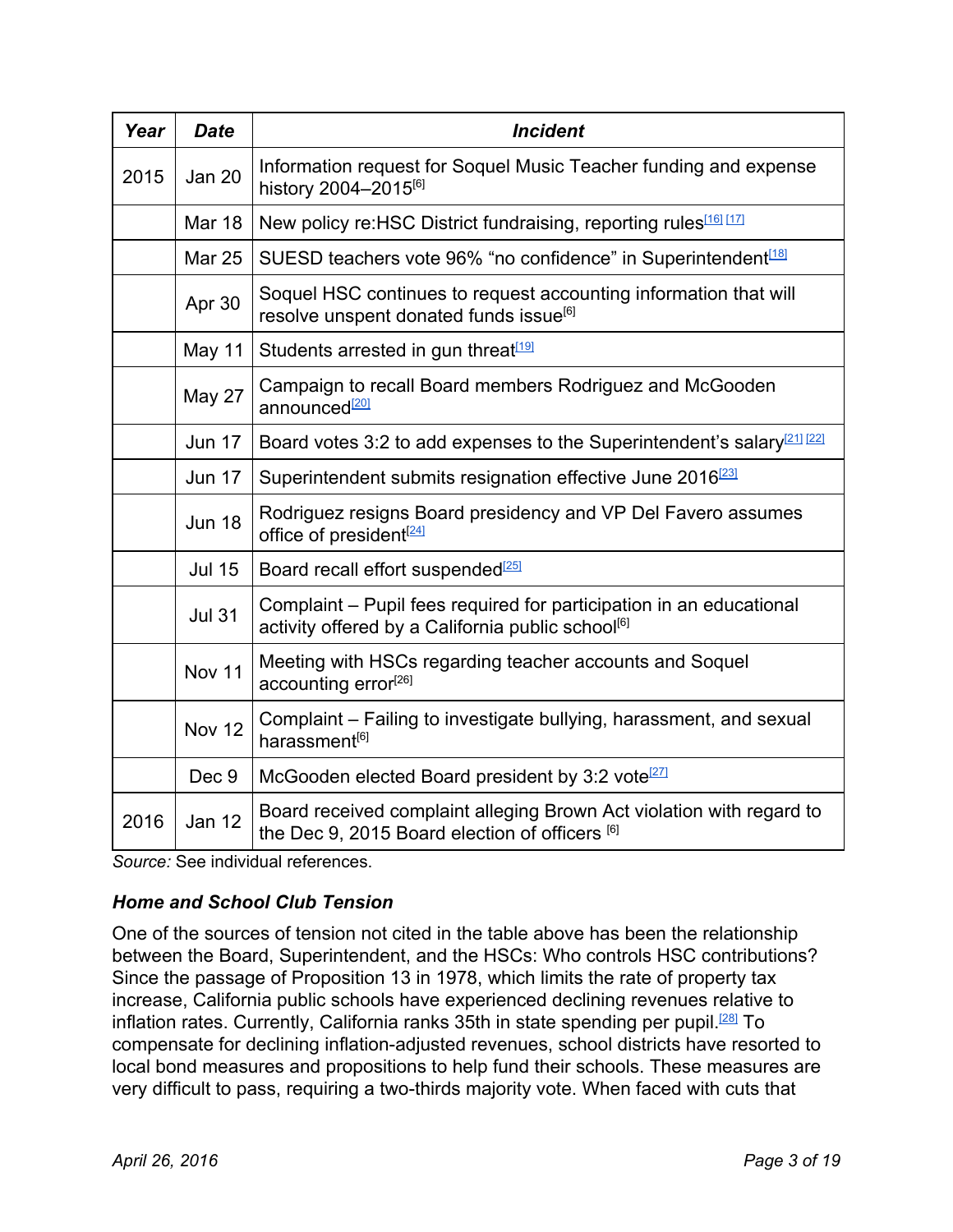could eliminate music, art, PE, and other enrichment activities parents have stepped in and generated replacement funds through non-profit organizations.

The PTAs, HSCs, and school foundations now provide most of the discretionary funding for many schools. Since HSCs are independent  $501(c)3$  non-profit organizations managed by parents, there is a large variation in the funds they provide from school to school. This variation is compounding the divide between rich school districts and poor ones. In Santa Cruz County the variation in HSC contributions per student is large (Figure 1). Adjacent schools such as Bay View and Westlake have a four-fold difference in HSC contributions.

<span id="page-3-0"></span>

Range of HSC Contributions by School

The fact that these organizations have become a very important part of our educational system is noteworthy. Even though the dollar amount may seem small relative to the total District or school budget, when you eliminate salaries and facilities costs from the budget, roughly 2% or \$150 per student is left for local discretionary spending. The HSC contributions are the most valuable income for the school because:

- 1) They provide enrichment programs in art, music, and physical education which might otherwise be eliminated.
- 2) The funds can easily be directed to the most effective programs and materials.
- 3) They provide a pathway for parents to get directly involved with school curriculum and resources.

Given that they are such a valuable resource for each school, the District must take the steps necessary to ensure that HSC participation is effective and ongoing. In practice,

*Figure* 1: Per-student contributions for some Santa Cruz County Home and School Clubs for the 2014/15 school year<sup>[\[29\]](http://www.supportwestlake.org/uploads/2/4/5/2/24525908/budget14-15june.pdf) [\[30\]](http://bayview.sccs.net/get_involved_/home_and_school_club) [\[31\]](https://riodelmarpa.files.wordpress.com/2014/09/2014-15-budget-proposed.pdf) [\[32\]](http://sccsdelaveaga.ss8.sharpschool.com/parents/ptc) [33] [34] [\[35\]](http://www.bkec.info/your-dollars-at-work.html) [\[36\]](http://www.vinehillpta.org/#!what/cee5) [\[37\]](http://homeandschoolclub.org/2014/08/2014-2015budget/)</sup>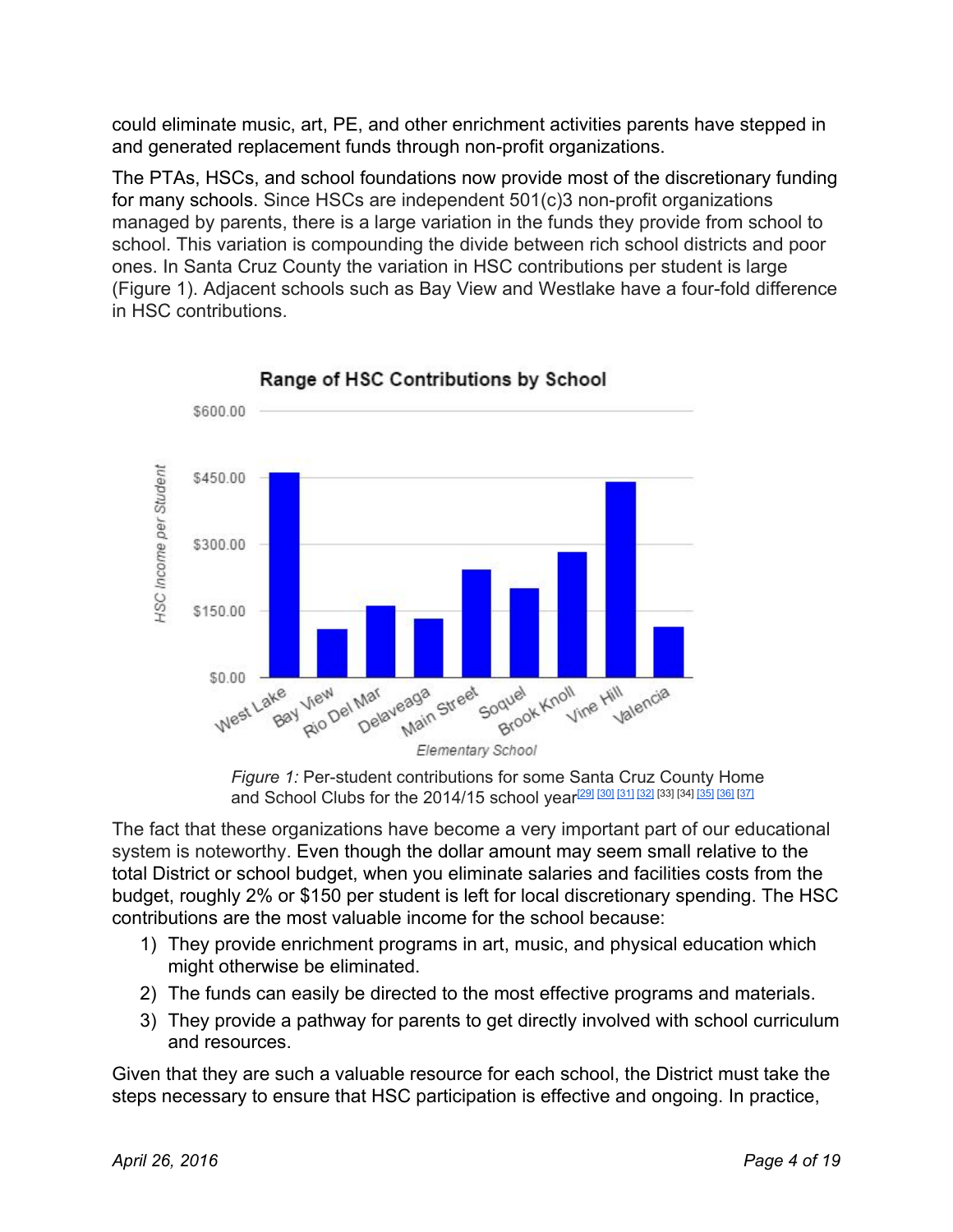HSC transfers funds to the District account based on the estimated cost of a teacher, program, or capital expense. Occasionally, these estimates are wrong. The current process for reporting these errors does not work. The District must provide accurate accounting of the HSC contributions as well as public recognition of their contributions.

### *Scope*

What were the circumstances that caused a District that had been running relatively smoothly to suddenly fall into disfunction and generate a petition for recall? Numerous allegations and complaints were reported in the press. We examined these and identified District practices that could change to prevent future problems. In our investigation we:

- Reviewed Brown Act public reporting requirements
- Conducted interviews
- Reviewed discrepancies between District and the Soquel HSC accounts
- Reviewed applicable Board policies
- Attended Board meetings and reviewed meeting recordings
- Reviewed California State Teachers Retirement System (CalSTRS) pension retirement spiking regulations
- Were briefed by the SCCOE on the new accounting system
- Examined the email record of Board members for possible Brown Act violations

# **Investigation**

### *Possible Brown Act Violations*

The Brown Act, initially passed in 1953, defines the baseline disclosure rules for public boards. It defines what business public boards can conduct out of the public view and what must be presented in open session.

*Throughout California's history, local legislative bodies have played a vital role in bringing participatory democracy to the citizens of the state. Local legislative bodies – such as boards, councils and commissions are created in recognition of the fact that several minds are better than one, and that through debate and discussion, the best ideas will emerge. The law which guarantees the public's right to attend and participate in meetings of local legislative bodies is the Ralph M. Brown Act.* (from Attorney General Lockyer's cover letter to: "The Brown Act, Open Meetings for Local Legislative Bodies"<sup>[\[38\]](http://ag.ca.gov/publications/2003_Intro_BrownAct.pdf)</sup>)

The intent of the Brown Act is often violated by public agencies and boards, but due to ambiguity, exemptions, inexperience, and parliamentary tactics, charges are seldom prosecuted.<sup>[[39\]](https://firstamendmentcoalition.org/open-meetings-3/facs-brown-act-primer/brown-act-primer-enforcement/)</sup> Although the act can be difficult to enforce at times, it is a valuable tool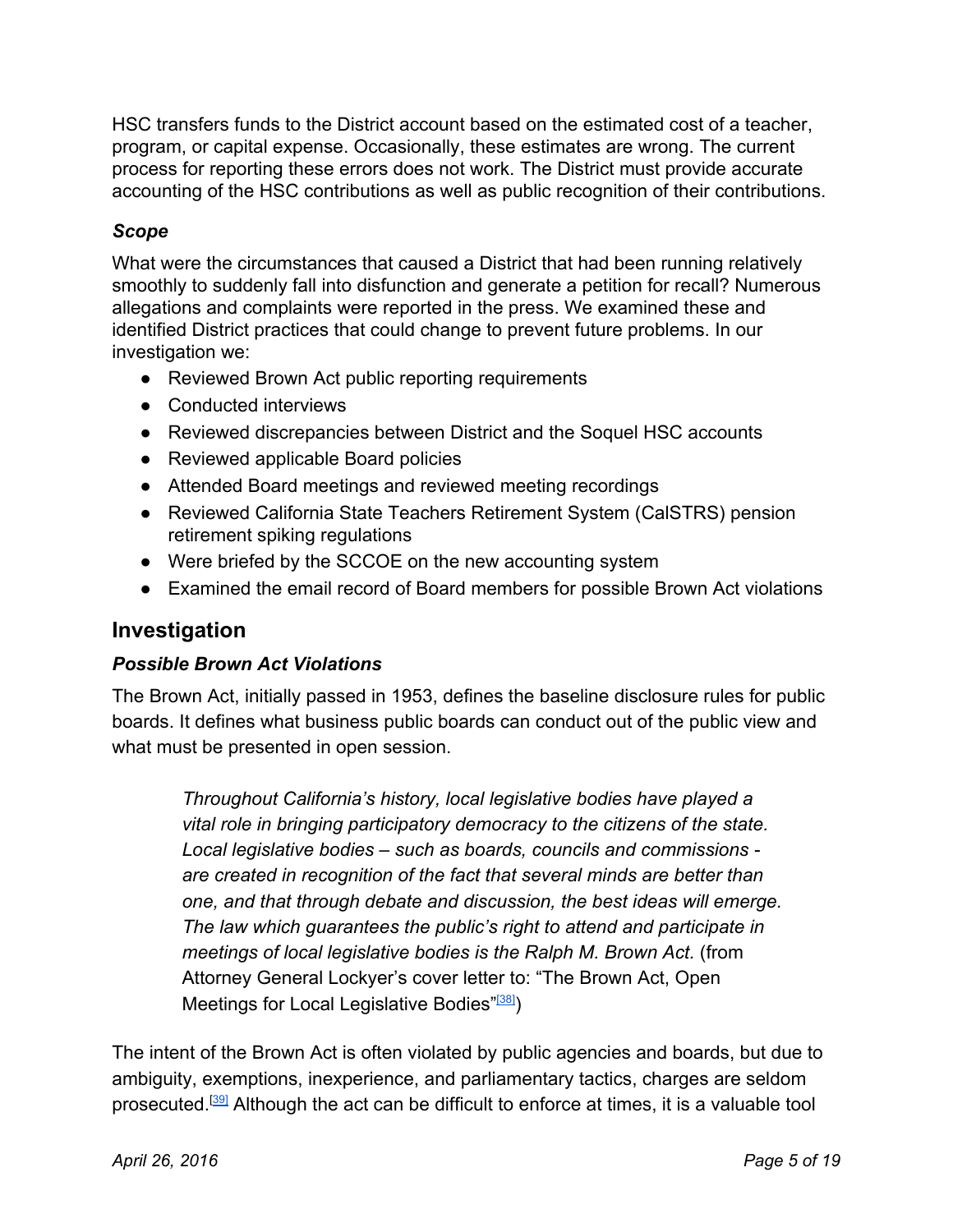for the public to evaluate the performance of a public board. The Grand Jury uses both the letter and spirit of the law when it evaluates agencies in its jurisdiction.

We examined four areas of potential Brown Act violations:

- Reporting of closed session decisions
- Specific salary changes in closed session
- Allowance for public comment
- Serial meetings (see [Definitions\)](#page-13-1)

A review of the June 18, 2014 SUESD Board meeting minutes and meeting recording revealed the Superintendent's contract was discussed in closed session and approved in open session without public discussion of the contract changes. This appears to be a violation of California Government Code § 54957.1.<sup>[\[40\]](http://leginfo.legislature.ca.gov/faces/codes_displaySection.xhtml?lawCode=GOV§ionNum=54957.1)</sup>

- § 54957.1. (a) (1) (A) If its own approval renders the agreement final, the body shall report that approval and the **substance**of the agreement in open session at the public meeting during which the closed session is held.
- § 54957.1. (6) Approval of an agreement concluding closed session labor negotiations with represented employees shall be reported after the agreement is final and has been accepted or ratified by the other party. This report shall identify the item approved and the other party or parties to the negotiation. ...

In addition, since the Superintendent's contract modifications were approved, a contract prepared, and signed the same day (June 18, 2014), by implication the terms of the modification must have been discussed and agreed upon at some earlier undocumented date. Reaching final compensation terms in closed session is a violation of California Government Code § 54957.6.<sup>[\[41\]](http://leginfo.legislature.ca.gov/faces/codes_displaySection.xhtml?sectionNum=54957.6.&lawCode=GOV)</sup>

§ 54957.6 (a) …. Closed sessions held pursuant to this section shall **not** include final action on the proposed compensation of one or more unrepresented employees. …

An objection was raised during the December 9, 2015 Board meeting regarding the lack of a public comment period prior to the election of a new Board president. The same written complaint was filed Jan 9, 2016. When the objection was raised, the Board defended the action by referring to a public comment period on the agenda at the start of the meeting. The comment period is most effective when it occurs just prior to an action; an out-of-sequence comment period satisfies the Brown Act but it does not promote community input and open debate.

While conducting our review of Board meeting minutes we discovered closed session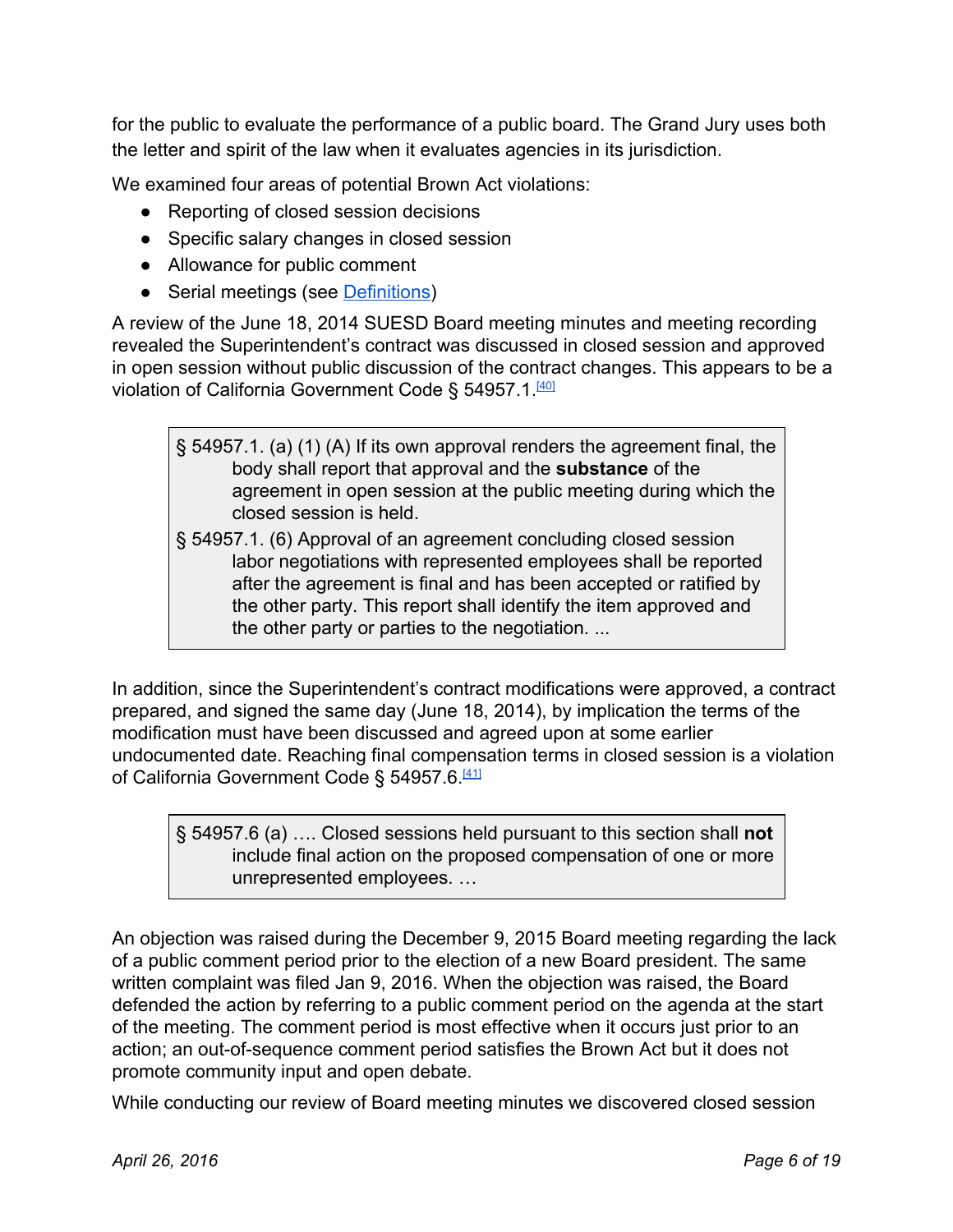topics are usually posted in the agenda and as a matter of practice the topics are not repeated in the minutes of the meeting. The minutes state "Nothing to Report" from closed session. While technically this may comply with the public reporting requirements of the Brown Act, this practice obscures closed session topics for interested parties that are not in attendance. It would take very little effort to repeat the closed session agenda items in the minutes even when no decision is made in closed session.

By limiting comment time and discouraging open discussion within the Board before taking votes, the Board has obscured their decision process and appeared indifferent to public input. Improving public perception is difficult and will take time. Each Board member should commit to full and open disclosure of SUESD business as their personal goal as well as the goal of the Board. Public meeting discussions, as required by the Brown Act, will lead to better decisions and an informed constituency.

### *Review of SUESD Email Record*

Email records for Board members were requested for the period 9/1/2014 – 1/15/2016. There were allegations of serial meetings, a violation of the Brown Act. The Grand Jury requested a digital copy of the Board emails. Instead, the Grand Jury received paper copies of 435 partial emails with all attachments removed. This is one more instance of the Board appearing to hide public business from public review.

The paper email record did not show any clear evidence of serial meetings. There were several instances of discussions started then continuing by phone. There were a few instances of "Breakfast meetings" and social gatherings with no indication Board business was discussed or resolved.

One sequence of emails stood out as a possible violation of the Brown Act and California Government Code § 54952.2 (b) (1) prohibition of serial meetings.<sup>[\[42\]](http://leginfo.legislature.ca.gov/faces/codes_displaySection.xhtml?lawCode=GOV§ionNum=54952.2)</sup> In order to stem the recall effort initiated in May 2015, Phil Rodriguez stepped down as Board President and first term trustee, Tory Del Favero, became president. She was able to establish some rapport with dissatisfied HSC officers and parents. Given this success one might assume her term as Board president would be extended, yet as early as October 16, 2015 and two months before the December 15 "Board reorganization" vote, an end-of-term gift was discussed in the emails. It appears at least three of the members had agreed on a new Board president prior to the open meeting discussion and vote. By taking this action the Board moved a step back placing itself in an adversarial position once again.

# *Discrepancies between District and the Soquel HSC Accounts*

The first indication there was an accounting problem surfaced in the Fall of 2013. The Principal at Soquel Elementary noticed a large (>\$30K) balance in the HSC account. The HSC could find nothing in their records that indicated an overpayment, so they asked the District to provide records that could explain the discrepancy. Throughout the following 2014–15 school year the Soquel HSC asked for financial reports that could explain the overpayments. Apparently, over several years the estimates for the music teacher salary had been more than the actual expense. The HSC was not informed of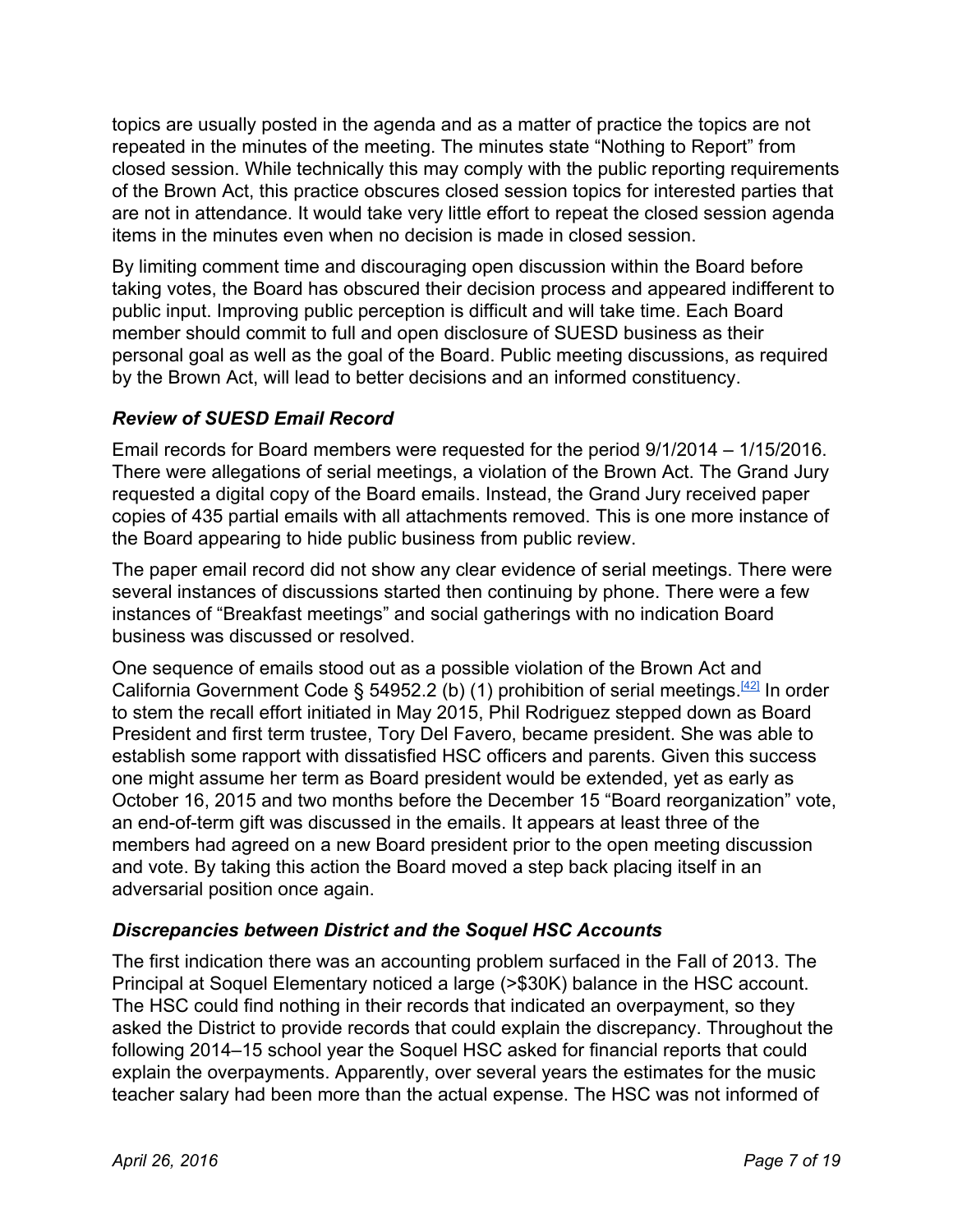the overpayment. When reports were produced there appeared to be some charges to the account that were not for the intended music teacher salary. Accusations of the District using the overpayment as a "slush fund" soon emerged. The total overpayment remains in negotiation but proposed estimates range from \$10,000 to \$50,000.

The District continues to negotiate with the Soquel HSC to find a satisfactory resolution to the overpayment problem. The 2015 change in accounting system should make the production of custom reports easier and prevent future overpayments, as long as there is frequent and accurate exchange of accounting data.

A second accounting issue emerged regarding the annual teacher supply accounts (approximately \$500/teacher/year). In order to close the books on a school year and prepare a new budget, the funds remaining in individual teacher accounts are combined (swept) into a single carryover account for the next school year. The problem is further complicated by the fact that multiple sources may contribute to teacher supply accounts. The complaint was that HSC contributions could no longer be tracked. At some point the labor required to accurately track small dollar amounts by source outweighs the amount being tracked. If HSCs wish to track these teacher supply accounts accurately it may be better for them to manage supply costs directly. The preferable alternative is to negotiate with the District to take over funding of supplies.

The District is currently working on a new policy with regard to HSC contribution accounting and reporting. An annual contract has been proposed which would specify the expectations on both sides. If agreement can be achieved it will be a great improvement.

### *SCCOE Accounting System*

The Grand Jury received a briefing and demonstration of the current accounting system used by the SCCOE and all of the districts in its jurisdiction. This system replaces a 30-year-old, difficult-to-maintain technology based on a mainframe system that Hewlett Packard ceased supporting in 2010.

The SCCOE and its member districts started the process of planning its replacement in the summer of 2011. Fortunately all of the districts in the county agreed to migrate to the same system, Digital Schools, **[\[43\]](http://www.digital-schools.com/)** and the County Board of Education voted to approve the conversion on March 21, 2013. A three-phase conversion process was set up for all of the districts and charter schools to convert over the following two years with the last districts going live on September 30, 2015. SUESD converted during the second phase and went live on July 1, 2015.

The new web-based system has a much better report-generation system for both standardized reporting and ad hoc queries and reports. The new system is more than capable of providing the kinds of reports needed for managing HSC funded activities.

#### *Complaint Procedures*

In any organization dealing with public transactions there will be some level of dissatisfaction. Not everyone will be happy with every decision a board or administration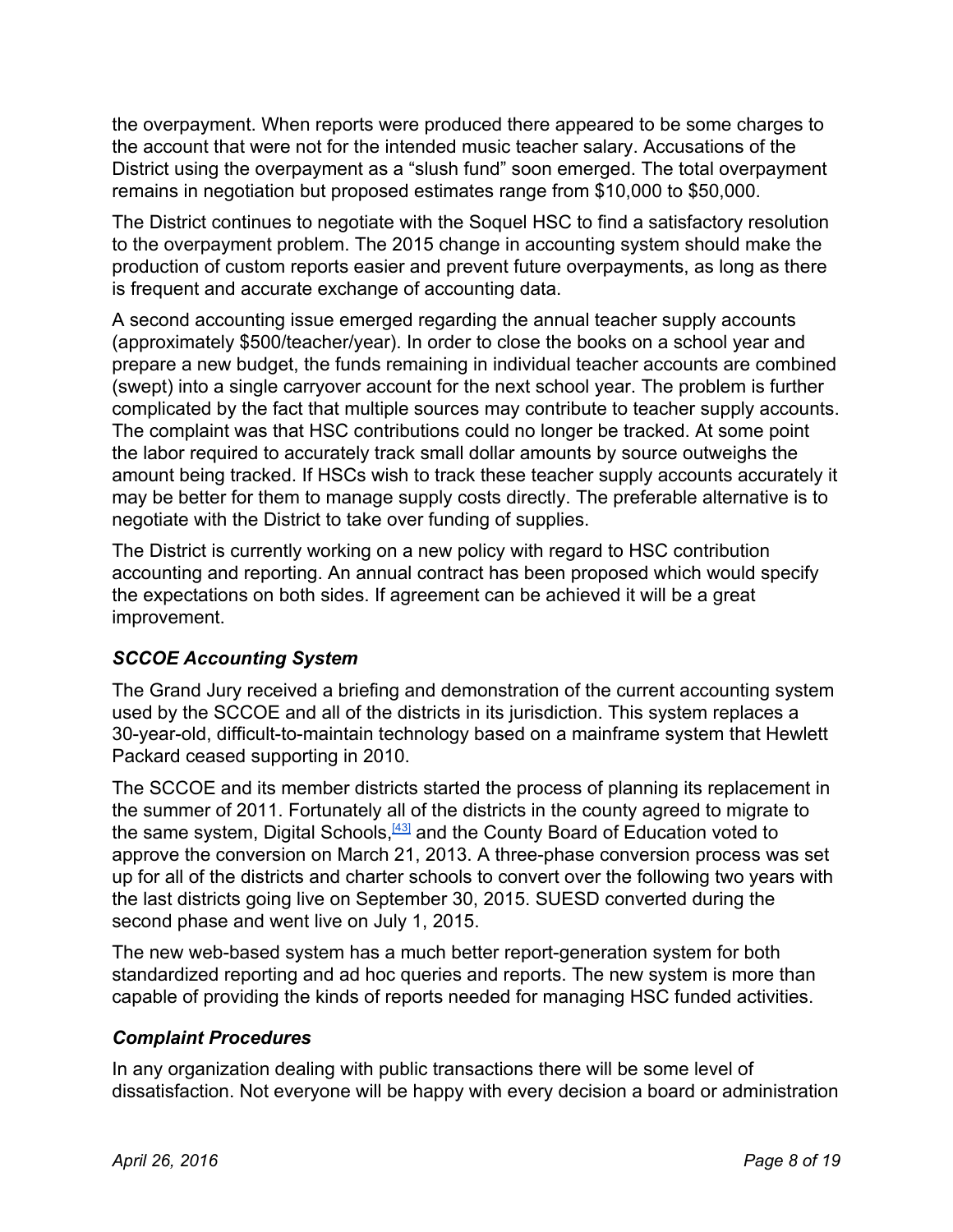makes. In order to track dissatisfaction, clarify decisions, and perform self-evaluation of the district management, a complaint procedure must be in place. The Grand Jury investigated the complaint process in the SUESD and found:

- Complaints received from emails and formal letters were passed to the superintendent to respond. There appears to be no open meeting reporting of these complaints or discussion of policies involved. While privacy may be an issue in some cases at least reporting the topic and the number of complaints in open session would provide an indicator of issues that may be building.
- The complaint procedure posted on the District website is minimal, referring to state code and District policies by number. There is no guidance for where and how to file a complaint. A nearby school district in Monterey County keeps an easy to use form online.<sup>[\[44\]](http://www.mpusd.k12.ca.us/complaintforms)</sup> SUESD could add a complaint form with instructions to their website.
- When a complaint was filed against a Board decision regarding the Superintendent's contract, instead of responding directly, the complaint was referred to the Superintendent for a response. When a complaint is filed against the Superintendent the Board should take responsibility for the investigation and response.

We also checked for a complaint procedure at the next level of administration in the county, the SCCOE, where no complaint procedure could easily be found. The SCCOE Office of the Superintendent referred a complainant to the State Department of Education. As with the District office, the SCCOE would benefit from an easy to access complaint procedure with clear guidelines for where and how to file a complaint. Knowing when and where problems are developing will promote early intervention and may prevent wasting money and time on recall elections.

# *Pension Spiking Accusation*

On June 17, 2015 the SUESD Board voted 3:2 to add items that were previously reimbursable expenses to the Superintendent's base salary.<sup>[\[21\]](http://www.soqueldo.santacruz.k12.ca.us/Previous%20Minutes/minutes_061715.pdf)</sup> This action was taken to improve the pension of the the soon-to-retire Superintendent. The addition of expenses to a salary for the purposes of increasing a retirement benefit would normally be a violation of the recently passed "anti-spiking" requirements. The proponents of the increase (McGooden, Rodriguez, and Wallace) argued that since the Superintendent's contract was initiated in 2011, at a time when business expenses could be included in the computation of retirement benefits, the salary addition should be allowed. The opponents (Del Favero, Jackson-Miller) argued the District was not obligated to make the increase because his reimbursable expenses no longer exist after retirement. Also, there was opposition from some teachers who felt this raise in addition to the 15% raise the Superintendent received in 2014 was excessive relative to their 3.5% raise.

Based on the rules as they apply to the Superintendent's contract and modifications, as a "classic" member of the retirement system the addition of expenses to his base salary in his final year is allowed. While this practice is a common complaint in news articles<sup>[\[45\]](http://www.contracostatimes.com/bay-area-news/ci_29269603/orinda-superintendents-contract-change-boosts-salary-before-retirement) [\[46\]](http://www.sacbee.com/news/investigations/the-public-eye/article35008617.html)</sup> it is also an accepted practice and will only be resolved through new case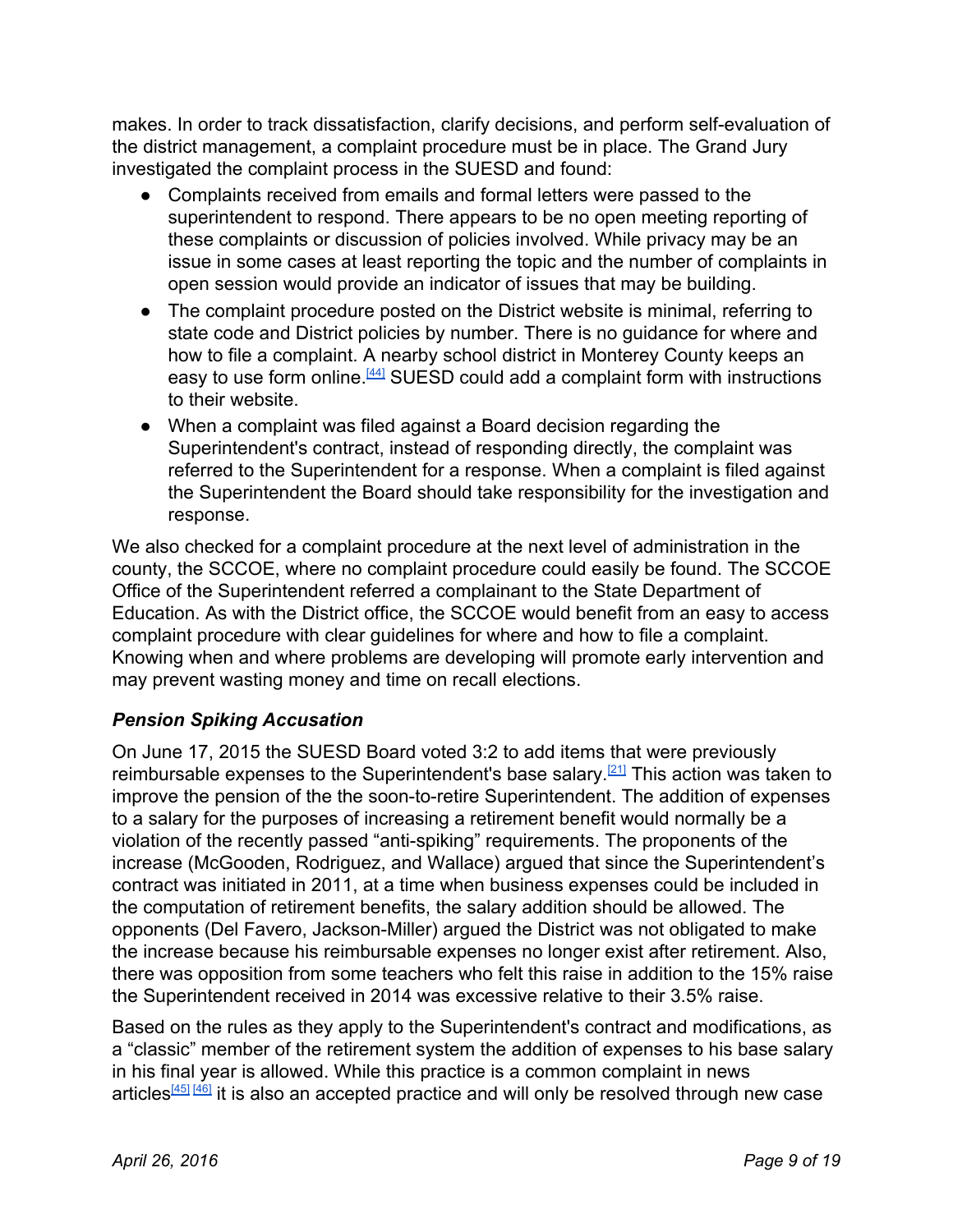law or changes in school board practices. This action was not illegal but it did generate a lot of ill will from constituents and teaching staff. See California Government Code § 7522.34.<sup>[\[47\]](http://leginfo.legislature.ca.gov/faces/codes_displaySection.xhtml?lawCode=GOV§ionNum=7522.34)</sup>

- § 7522.34 (a) "Pensionable compensation" of a new member of any public retirement system means the normal monthly rate of pay or base pay of the member …
- § 7522.34 (c) Notwithstanding any other law, "pensionable compensation" of a new member does not include the following:
- § 7522.34 (c) (1) Any compensation determined by the board to have been paid to increase a member's retirement benefit under that system.

*(Amended by Stats. 2013, Ch. 528, Sec. 8. Effective October 4, 2013.)*

# *Superintendent Evaluation*

As noted in the background section, the superintendent is the only employee of the School Board and is responsible for day-to-day operations of the District. As the only employee the Board hires, evaluates, and fires, it is essential they communicate the goals and standards they expect in the management of District business. In our investigation of the evaluation process we found the following applicable codes and policies:

- The School Board is responsible for writing and annually reviewing the performance standards for the superintendent, as stated in Board Policy 2140(a) and in Superintendent Castaniada's contract.<sup>[4]</sup> We could find no evidence of the details of these standards being discussed or reported in open session minutes.
- Board Policy 2140(b)<sup>[\[48\]](http://www.soqueldo.santacruz.k12.ca.us/board_policies/2000/BP2140.pdf)</sup> requires that the performance goals be reported in open session.
- Board policies regarding the administration and supervision of the Superintendent have not been updated since 2001, as shown by Board Policy 2122(a) the "Superintendent of Schools: Responsibilities and Duties."<sup>[\[49\]](http://www.soqueldo.santacruz.k12.ca.us/board_policies/2000/BP2122.pdf)</sup>
- In 2014/15 the District adopted the State mandated Local Control and Accountability Plan (LCAP) as their primary superintendent evaluation document.

The superintendent's evaluation should include some specific elements with regard to HSC funds. These funds have become essential to school enrichment activities and for many students the fun part of school. It is incumbent on the Board and the administration to provide accurate accounting and support for these HSCs to continue their needed funding. Making accurate, mutually agreeable accounting reports to the HSCs should be part of the superintendent's annual evaluation.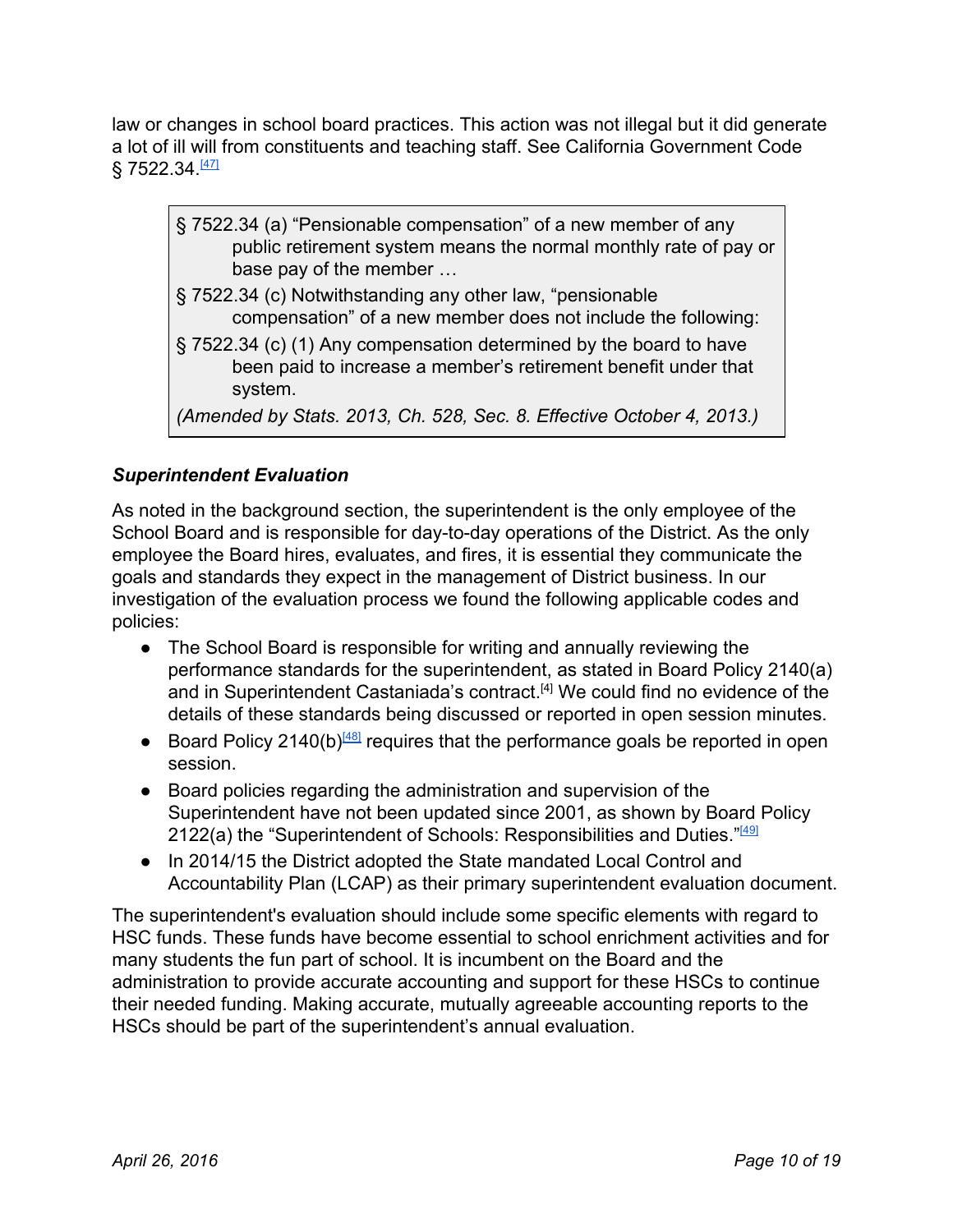### *Summary of Investigation Facts*

#### *Brown Act Violations and Public Disclosure Issues*

- On June 18, 2014 the Superintendent's contract was discussed in closed session and approved in open session without public discussion of the contract changes.<sup>[\[13\]](http://www.soqueldo.santacruz.k12.ca.us/Previous%20Minutes/minutes_061814.pdf)</sup>
- Closed session topics listed in the agenda<sup>[\[50\]](http://www.soqueldo.santacruz.k12.ca.us/board_agendas/board_packet061814.pdf)</sup> are not repeated in the published minutes<sup>[\[51\]](http://www.soqueldo.santacruz.k12.ca.us/Previous%20Minutes/minutes_061814.pdf)</sup> of the meeting. This practice obscures closed session topics for interested parties that use the minutes to follow Board actions.
- The Superintendent contract modifications were approved, a contract prepared, and signed the same day, June 18, 2014. Therefore, the terms of the modification must have been discussed and agreed upon at some earlier undocumented date [4] [\[50\]](http://www.soqueldo.santacruz.k12.ca.us/board_agendas/board_packet061814.pdf)

#### *Salary Spiking*

- The Board voted 3:2 June 17, 2015 to include expense allowances in the Superintendent's salary.<sup>[\[21\]](http://www.soqueldo.santacruz.k12.ca.us/Previous%20Minutes/minutes_061715.pdf)</sup>
- According to California Government Code § 7522.34(c)(1), $\frac{[47]}{[47]}$  $\frac{[47]}{[47]}$  $\frac{[47]}{[47]}$  for employees hired after January 1, 2013, "compensation paid to increase a member's retirement benefit" is not allowed.<sup>[\[52\]](http://www.publiclawgroup.com/wp-content/uploads/2012/12/A-Guide-to-Pension-Reform-Under-AB-340-and-AB-197.pdf)</sup>
- The superintendent's contract was originally signed in 2011, therefore he is considered a "classic" employee, not subject to the new employee retirement rules.

#### *Complaint Procedures*

- The only District website reference to filing a complaint restates the CA code with no guidance on how to compose or where to file the complaint.<sup>[\[53\]](http://www.soqueldo.santacruz.k12.ca.us/parents_students/uniform_complaint_procedures.html)</sup>
- Other Santa Cruz County school districts provide some context and procedures for complaints.<sup>[\[54\]](http://sccs.net/cms/One.aspx?portalId=222789&pageId=1029095) [\[55\]](http://scottsvalley-ca.schoolloop.com/Article1)</sup>
- Some nearby school districts supply an online form to simplify the process. <sup>[\[44\]](http://www.mpusd.k12.ca.us/complaintforms)</sup>
- References to the SCCOE complaint procedures can only be found by searching the website index for their board policies and knowing that complaint procedures can be found under community relations.<sup>[\[56\]](http://www.santacruzcoe.org/site_index.html)</sup>
- The San Mateo County Office of Education provides links on their community relations web page to their board policy, a complaint form, and a complaint procedures handbook.<sup>[\[57\]](http://www.smcoe.org/parents-and-students/uniform-complaint-procedure/)</sup>
- The Grand Jury placed a call to SCCOE and inquired about filing a complaint against a district board. The recommendation from the County Superintendent's office was to call the California Department of Education.

#### *Superintendent Evaluation*

• The superintendent is the only employee the School Board evaluates.<sup>[\[58\]](https://www.csba.org/TrainingAndEvents/~/media/CSBA/Files/TrainingAndEvents/AllEvents/MastersInGovernance/Course4_HUR_COB/2013_07_HR_BoardRelationship_pgs7_9.ashx)</sup>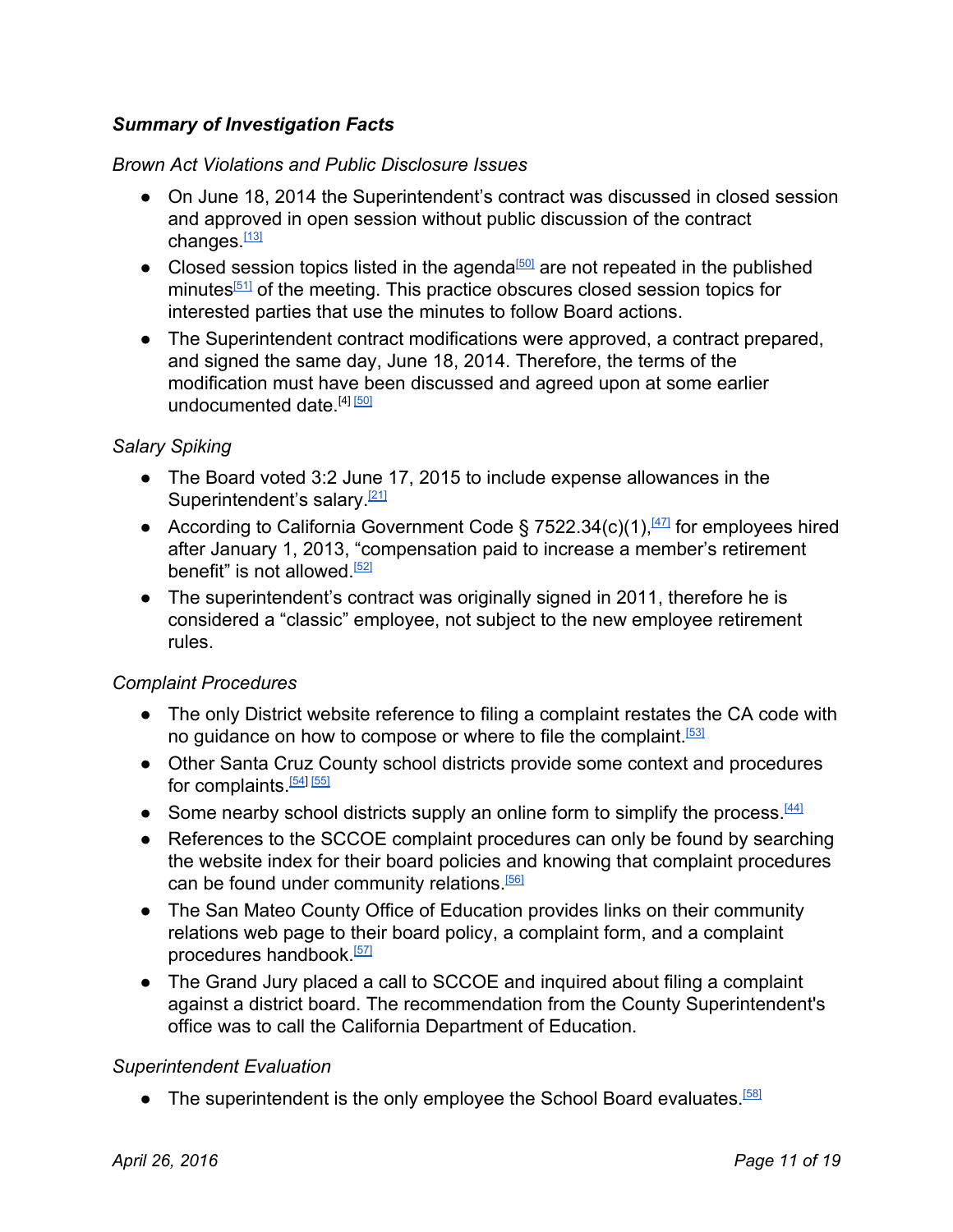- The School Board is responsible for annually evaluating the performance of the superintendent.<sup>[\[59\]](http://www.soqueldo.santacruz.k12.ca.us/board_policies/2000/BP2140.pdf)</sup>
- Performance standards can be discussed in open sessions of the School Board.<sup>[\[60\]](https://firstamendmentcoalition.org/2014/08/aa-school-superintendent-goals-public-private/)</sup>
- Board Policy 2140(b) requires that performance goals be reported in open session.<sup>[\[48\]](http://www.soqueldo.santacruz.k12.ca.us/board_policies/2000/BP2140.pdf)</sup>
- The Board Policy 2122 "Superintendent of Schools: Responsibilities and Duties" have not been updated since 2001.<sup>[\[49\]](http://www.soqueldo.santacruz.k12.ca.us/board_policies/2000/BP2122.pdf)</sup>

#### *Home and School Club Accounting*

- 98% of the District budget is dedicated to salaries and facilities, consequently less than \$150/student is available for discretionary spending.<sup>[\[3\]](http://www.ed-data.k12.ca.us/App_Resx/EdDataClassic/fsTwoPanel.aspx?#!bottom=/_layouts/EdDataClassic/profile.asp?tab=1&level=05&ReportNumber=16&County=44&fyr=1314)</sup>
- Many HSCs contribute more than \$200 per student [\(figure](#page-3-0) 1).
- There was a build up of overpayments by the Soquel HSC that accumulated in the District accounts over several years without reporting the error to the Soquel HSC.
- The financial software used by the District is capable of creating summary expense reports for the HSCs.<sup>[61]</sup>
- The District is developing a contract with HSCs that should improve communication and define expectations. [62]

# **Findings**

- **F1.** The Grand Jury finds that the Board has violated the Brown Act on at least two occasions. These violations were due to the lack of open session discussion regarding the superintendent's contract and incomplete reporting of closed session decisions.
- **F2.** The Board chose to add the superintendent's expenses to his annual salary. While this is contrary to the spirit of the California Public Employees' Pension Reform Act adopted in 2012, the practice is commonplace for superintendents hired before 2013.
- **F3.** There is history of poor communication and mistrust of the Board and District administration by the public they serve.
- **F4.** The lack of an adequate, posted complaint procedure and problem resolution process contributes to the mistrust of the District and Board.
- **F5.** The Board has failed to adequately develop and report performance standards for the superintendent.
- **F6.** Although HSC contributions are a significant part of the discretionary budget for schools in the District, they are not well managed and they do not receive adequate public recognition.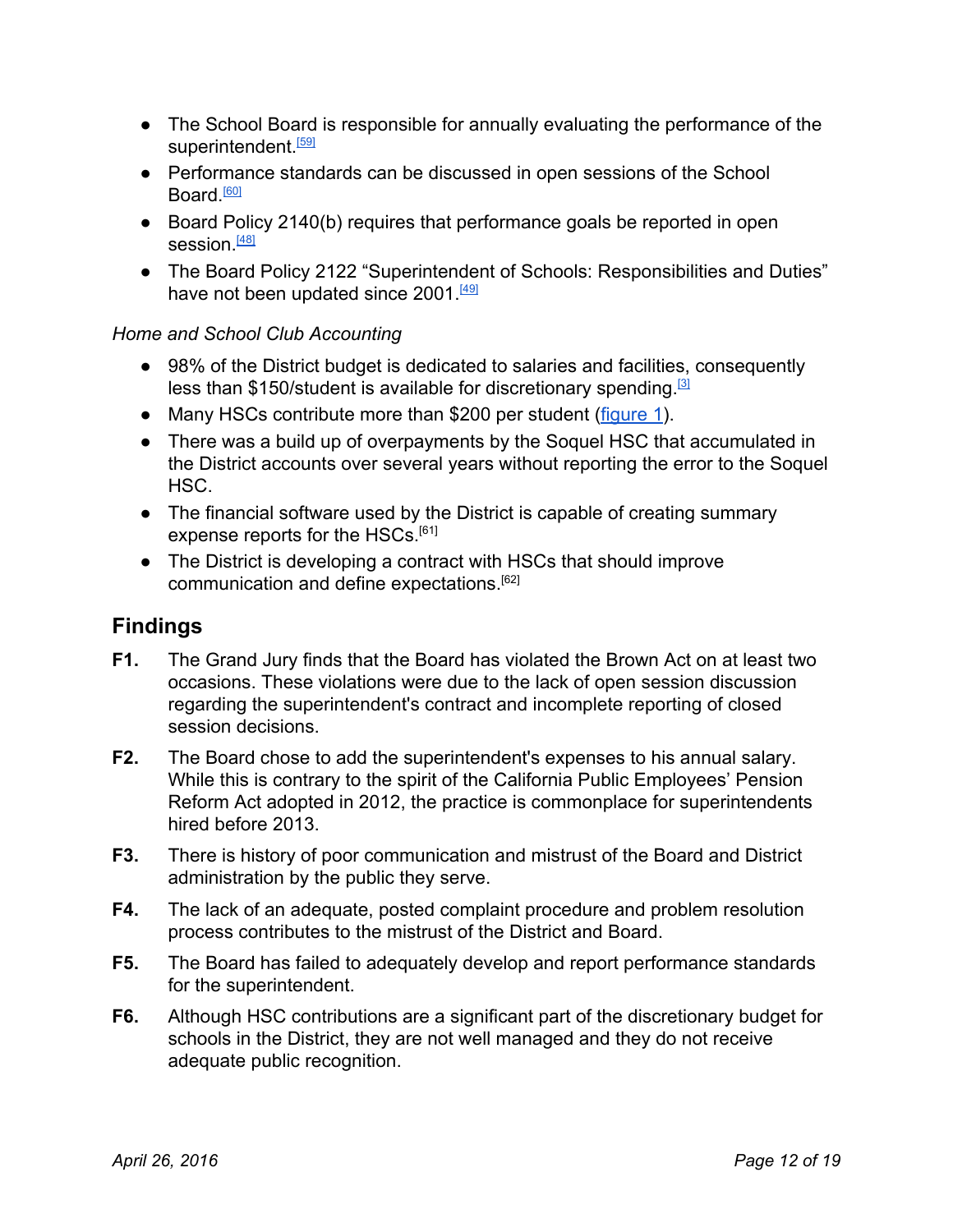- **F7.** There is no policy in place to reconcile HSC donations with District expenditures. The proposed contract policy between the District and contributors of donations in excess of \$500 is intended to address this issue.
- **F8.** Because HSC contributions for teacher supplies are combined with contributions from other sources, accounting to individual donors for each teacher's expenses is impractical.

### **Recommendations**

- **R1.** The Board must follow the state law and their District policies by adopting practices that will inform the public of the details of their decisions and their decision process. As noted in the report the Brown act provides a baseline for public disclosure. Debating and giving reasoned explanations for their decisions in open meetings will improve public support and participation. (F1, F3, F4)
- **R2.** If the Board chooses to grant the Superintendent a salary raise in excess of the percentage granted to District Bargaining Units, they should announce the amount together with the Superintendent's annual performance goals and discuss the increase in a public meeting. (F2, F3)
- **R3.** The Board should include in the Superintendent's performance standard a goal of reaching an agreement between the District and the HSCs that specifies accounting report content and frequency. (F5, F7)
- **R4.** Soquel Union Elementary School District should make available on their website an easily filed complaint form with guidelines. (F3, F4)
- **R5.** The Board should include a summary of complaint topics received since their last meeting in the meeting minutes. All complaint topics should be summarized, including Williams Uniform Complaint Procedure, Uniform Complaint Process, Freedom Of Information Act, email, etc. (F3, F4)
- **R6.** The District administration should provide accounting reports to the HSCs in accordance with mutually agreed content and frequency. (F3, F6, F7)
- **R7.** The Board should include public recognition, recorded in meeting minutes, of all financial contributions from HSCs and other contributors of funds to the District. (F3, F6)
- **R8.** At the beginning of each school year and after consulting with the school principal, a proposed budget should be prepared by each HSC outlining the plans for donations in excess of \$500. The plan should be submitted to the District for final approval. (F3, F6, F7)
- **R9.** The District should assume all responsibility for funding and managing teacher supply accounts and/or define a clear donation policy for contributions to teacher accounts. (F8)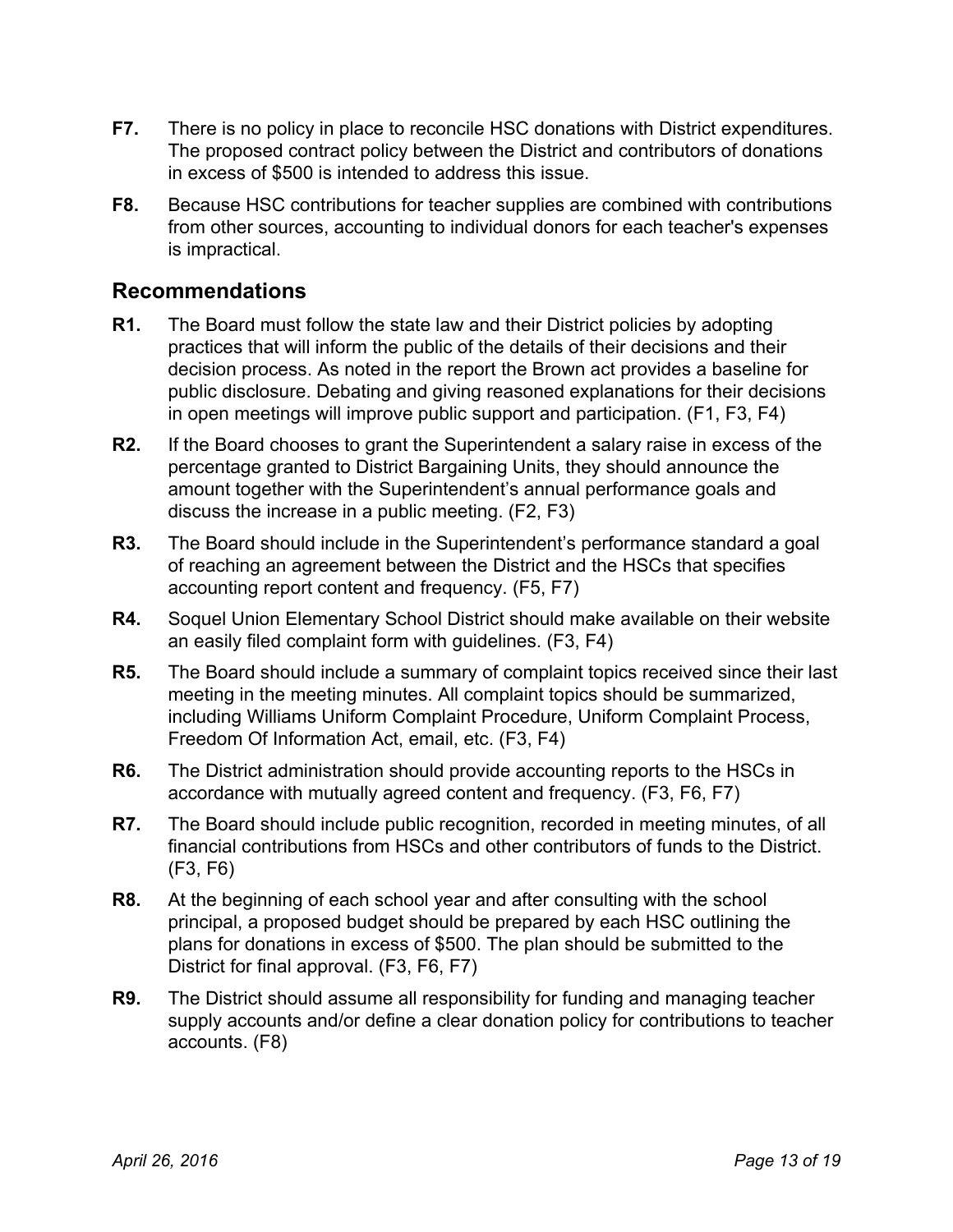# **Commendations**

**C1.** The SCCOE and all of the districts in its jurisdiction have worked together to successfully complete a difficult upgrade of their accounting system.

# **Responses Required**

| <b>Respondent</b>                        | <b>Findings</b> | <b>Recommendations</b>         | <b>Respond Within/</b><br><b>Respond By</b> |
|------------------------------------------|-----------------|--------------------------------|---------------------------------------------|
| <b>SUESD Board of</b><br><b>Trustees</b> | $F1 - F8$       | R <sub>1</sub> -R <sub>9</sub> | 90 Days<br>July 25, 2016                    |

# **Definitions**

- **Board:** In all cases, capitalized Board refers to The Soquel Union Elementary School District Board of Trustees. The terms School Board and District Board are also used.
- **CalSTRS:**California State Teachers Retirement System
- **FOMS:** Friends of Main Street, home and school club
- **FOIA:**Freedom of Information Act
- **HSC:**Home and School Club
- **LCAP:**Local Control and Accountability Plan, part of the state funding plan for California schools adopted in the 2013-14 Budget Act. [\[63\]](http://achieve.lausd.net/lcap)
- **PEPRA:**California Public Employees' Pension Reform Act
- **SCCOE:**Santa Cruz County Office of Education
- **SEA:**Soquel Education Association
- <span id="page-13-1"></span>● **Serial Meeting:**The Brown Act provides that a majority of the members of a legislative body shall not meet outside a noticed meeting using a series of communications of any kind, directly or through intermediaries, to discuss, deliberate, or take action on any item of business that is within the subject matter jurisdiction of the legislative body.
- <span id="page-13-0"></span>● **Salary Spiking:**The process whereby public sector employees grant themselves large raises or otherwise artificially inflate their compensation in the years immediately preceding retirement in order to receive larger pensions than they otherwise would be entitled to receive.
- **SUESD:**Soquel Union Elementary School District
- **UCP:**Universal Complaint Procedure
- **● Williams Complaint:** A type of UCP dealing with instructional materials and urgent health and safety issues.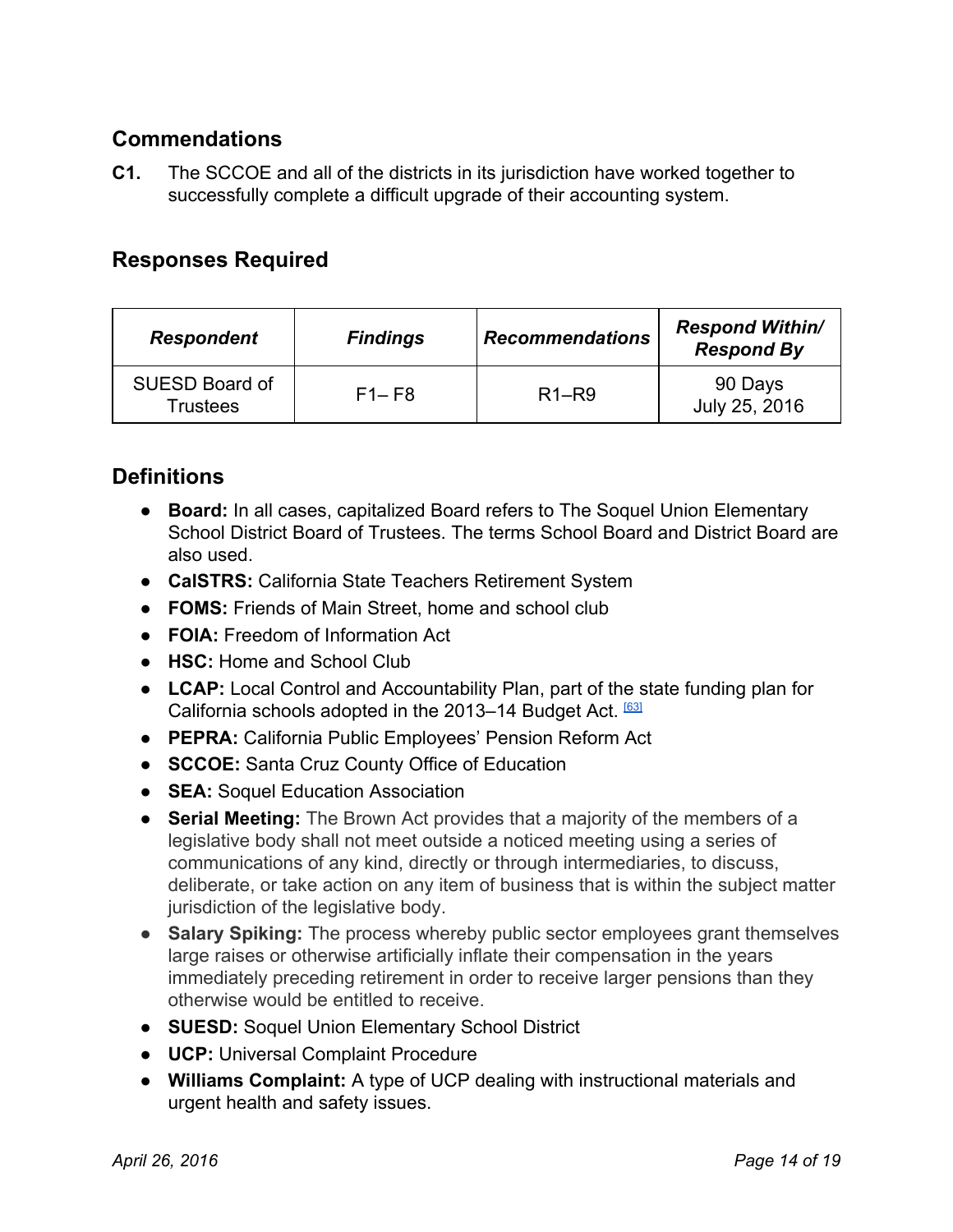# **Sources**

#### *References*

- 1. Santa Cruz County Office of Education. Accessed February 2016. [http://www.santacruz.k12.ca.us](http://www.santacruz.k12.ca.us/)
- 2. California Department of Education. Accessed February 2016. <http://www.cde.ca.gov/ds/si/cs/ap1/countyresults.aspx?id=44>
- 3. Ed-Data: Fiscal, Demographic, and Performance Data on California's K-12 Schools. Accessed February 2016. http://www.ed-data.k12.ca.us/App\_Resx/EdDataClassic/fsTwoPanel.aspx?#!bott [om=/\\_layouts/EdDataClassic/profile.asp?tab=1&level=05&ReportNumber=16&C](http://www.ed-data.k12.ca.us/App_Resx/EdDataClassic/fsTwoPanel.aspx?#!bottom=/_layouts/EdDataClassic/profile.asp?tab=1&level=05&ReportNumber=16&County=44&fyr=1314) [ounty=44&fyr=1314](http://www.ed-data.k12.ca.us/App_Resx/EdDataClassic/fsTwoPanel.aspx?#!bottom=/_layouts/EdDataClassic/profile.asp?tab=1&level=05&ReportNumber=16&County=44&fyr=1314)
- 4. Soquel Union Elementary School District Contract of Employment For District Superintendent, signed 5/4/2011, Amended 6/18/2014 and 6/17/2015.
- 5. San Jose Mercury News: "Two veteran trustees, one first-timer take Soquel Union Schools seats." Accessed February 2016. http://www.mercurynews.com/santa-cruz-travel/ci\_21944344/two-incumbents-on e-newcomer-leading-race-soquel-school
- 6. Soquel Union Elementary School District. 2015. "Complaint records for FY  $2012 - 15."$
- 7. Parcel Tax Measure S defeated. Accessed February 2016. [https://ballotpedia.org/Soquel\\_Union\\_Elementary\\_School\\_District\\_parcel\\_tax,\\_M](https://ballotpedia.org/Soquel_Union_Elementary_School_District_parcel_tax,_Measure_S_(May_2013)) easure S (May 2013)
- 8. SC Sentinel: "Lynette Hamby resigns from Soquel school board." Accessed February 2016.
	- <http://www.santacruzsentinel.com/article/ZZ/20131017/NEWS/131017279>
- 9. SC Sentinel: "Soquel school board appoints new member." Accessed February 2016.

<http://www.santacruzsentinel.com/article/ZZ/20131209/NEWS/131207740>

10. SC Sentinel: Soquel school board candidates square off. Accessed February 2016.

<http://www.santacruzsentinel.com/article/ZZ/20140327/NEWS/140327696>

- 11. SC Sentinel: "Amanda Jackson Miller wins Soquel school board race." Accessed February 2016. <http://www.santacruzsentinel.com/article/ZZ/20140604/NEWS/140608080>
- 12. SC Sentinel: "Soquel teachers reach tentative contract agreement with district." Accessed February 2016. <http://www.santacruzsentinel.com/article/ZZ/20140221/NEWS/140227839>
- 13. June 18, 2014 SUESD Board meeting Agenda item 8F. Accessed February 2016. [http://www.soqueldo.santacruz.k12.ca.us/Previous%20Minutes/minutes\\_061814.](http://www.soqueldo.santacruz.k12.ca.us/Previous%20Minutes/minutes_061814.pdf)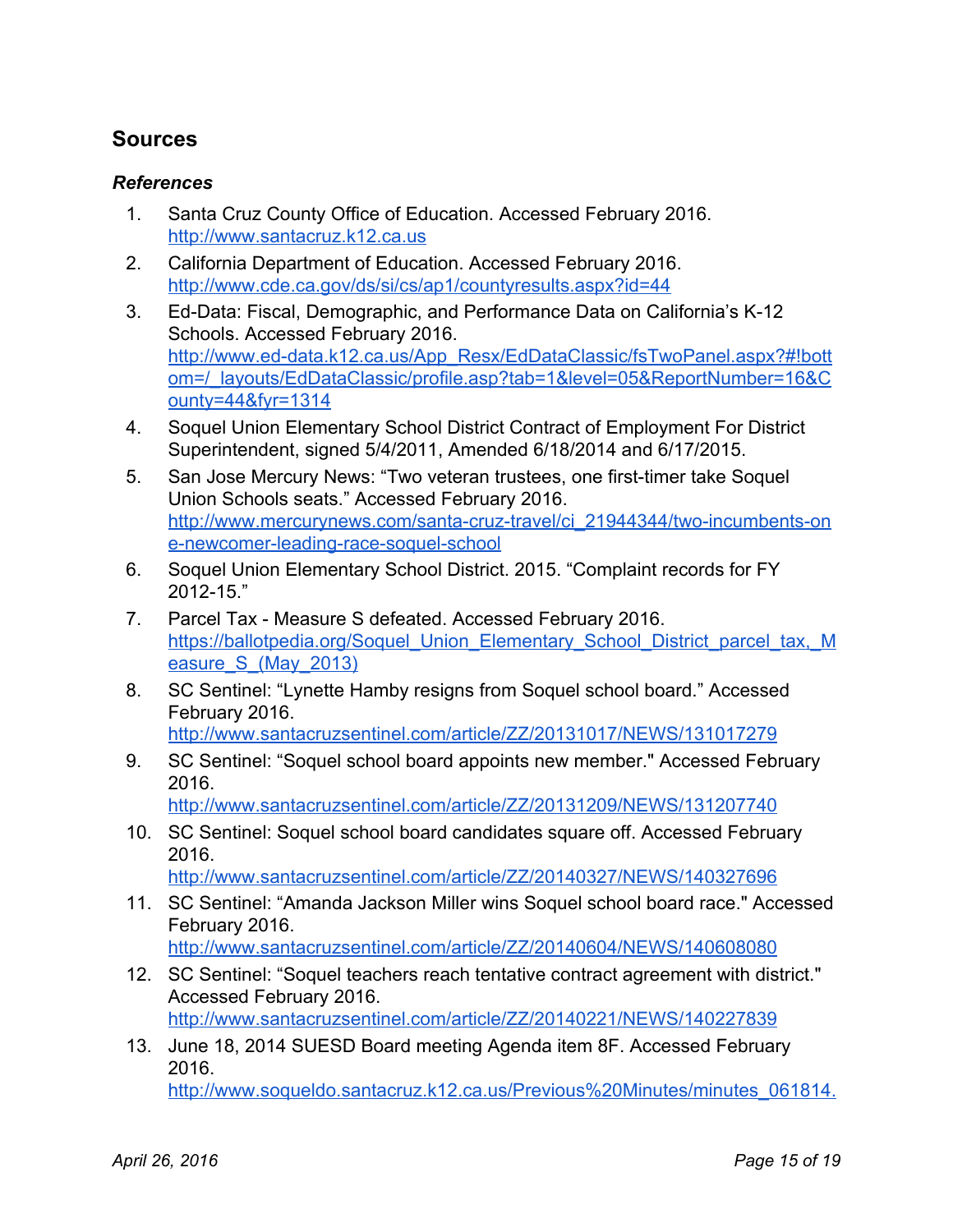[pdf](http://www.soqueldo.santacruz.k12.ca.us/Previous%20Minutes/minutes_061814.pdf)

14. SC Sentinel: "Soquel Union parents voice anger on new policy." Accessed February 2016.

<http://www.santacruzsentinel.com/article/NE/20141217/NEWS/141219682>

- 15. SC Sentinel: "Soquel school district feels heat from parents, teachers." Accessed February 2016. <http://www.santacruzsentinel.com/article/NE/20150114/NEWS/150119821>
- 16. SUESD Board minutes 3/18/2015. Adopted new policy 1230. Agenda item 7.D. Accessed February 2016. [http://www.soqueldo.santacruz.k12.ca.us/Previous%20Minutes/minutes\\_031815.](http://www.soqueldo.santacruz.k12.ca.us/Previous%20Minutes/minutes_031815.pdf) [pdf](http://www.soqueldo.santacruz.k12.ca.us/Previous%20Minutes/minutes_031815.pdf)
- 17. SC Sentinel Mar 18, 2015: "Soquel school district presents new parent club policy." Accessed February 2016. http://www.santacruzsentinel.com/social-affairs/20150318/soquel-school-districtpresents-new-parent-club-policy
- 18. SC Sentinel: "Soquel Union teachers vote no confidence in superintendent." Accessed February 2016. <http://www.santacruzsentinel.com/article/NE/20150407/NEWS/150409775>
- 19. SC Sentinel: "Five teens arrested in gun threat at New Brighton Middle School in Capitola." Accessed February 2016. <http://www.santacruzsentinel.com/article/NE/20150511/NEWS/150519960>
- 20. BALLOTPEDIA: "Judy McGooden and Phil Rodriguez recall, Soquel Union Elementary School District, California (2015)." Accessed February 2016. [https://ballotpedia.org/Judy\\_McGooden\\_and\\_Phil\\_Rodriguez\\_recall,\\_Soquel\\_Uni](https://ballotpedia.org/Judy_McGooden_and_Phil_Rodriguez_recall,_Soquel_Union_Elementary_School_District,_California_(2015)) on Elementary School District, California (2015)
- 21. SUESD Board minutes for June 17, 2015 item 7.H and discussion during meeting. Accessed February 2016. [http://www.soqueldo.santacruz.k12.ca.us/Previous%20Minutes/minutes\\_061715.](http://www.soqueldo.santacruz.k12.ca.us/Previous%20Minutes/minutes_061715.pdf) [pdf](http://www.soqueldo.santacruz.k12.ca.us/Previous%20Minutes/minutes_061715.pdf)
- 22. SUESD. 2016. "Board of Trustees Meeting June 17, 2015 Audio Recording 47:30." Accessed December 15, 2015. [http://www.soqueldo.santacruz.k12.ca.us/board\\_agendas/suesd\\_board\\_meeting](http://www.soqueldo.santacruz.k12.ca.us/board_agendas/suesd_board_meeting061715_pt2.mp3) [061715\\_pt2.mp3](http://www.soqueldo.santacruz.k12.ca.us/board_agendas/suesd_board_meeting061715_pt2.mp3)
- 23. SC Sentinel: "Castaniada tenders resignation to Soquel school board." Accessed February 2016. <http://www.santacruzsentinel.com/article/NE/20150617/NEWS/150619696>
- 24. SC Sentinel: "Petition circulates to recall two Soquel Union school trustees." Accessed February 2016. <http://www.santacruzsentinel.com/article/NE/20150618/NEWS/150619652>
- 25. SC Sentinel: "Parents, teachers end recall effort in Soquel Union school district." Accessed February 2016. <http://www.santacruzsentinel.com/article/NE/20150715/NEWS/150719789>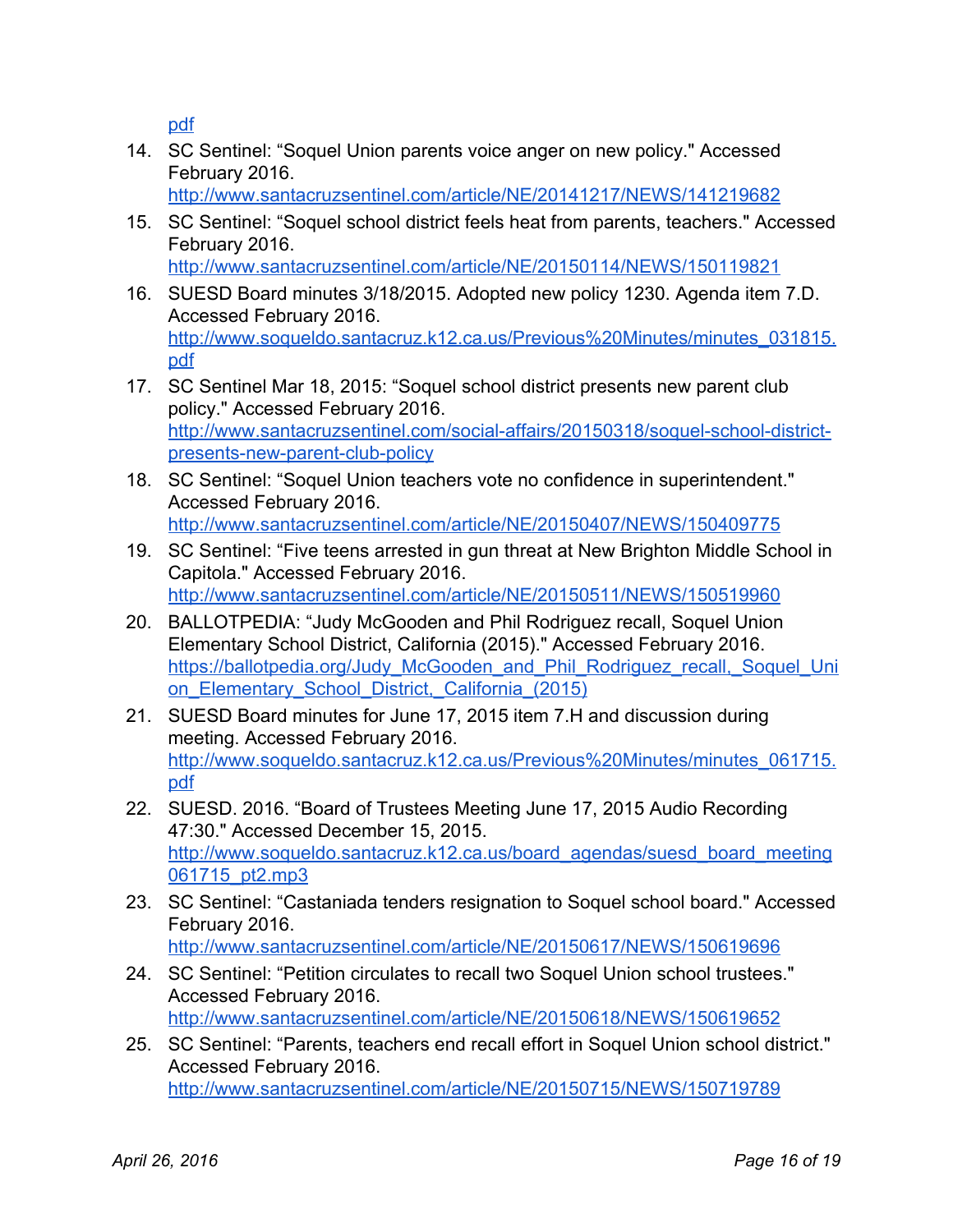- 26. Soquel Union Elementary School District. 2015. "Budget information estimating overpayment to Soquel Elementary School for FY 2012-14."
- 27. SUESD Board minutes 12/09/2015 agenda item 5.A. Accessed February 2016. [http://www.soqueldo.santacruz.k12.ca.us/Previous%20Minutes/minutes\\_120915.](http://www.soqueldo.santacruz.k12.ca.us/Previous%20Minutes/minutes_120915.pdf) [pdf](http://www.soqueldo.santacruz.k12.ca.us/Previous%20Minutes/minutes_120915.pdf)
- 28. Education Week: "School Finance Statistics for 2011." Accessed February 2016. http://www.edweek.org/media/16gc-schoolfinancec1.pdf
- 29. West Lake Elementary HSC. Accessed March 2016. http://www.supportwestlake.org/uploads/2/4/5/2/24525908/budget14-15june.pdf
- 30. Bay View Elementary HSC. Accessed March 2016. [http://bayview.sccs.net/get\\_involved\\_/home\\_and\\_school\\_club](http://bayview.sccs.net/get_involved_/home_and_school_club)
- 31. Rio Del Mar Elementary HSC. Accessed March 2016. https://riodelmarpa.files.wordpress.com/2014/09/2014-15-budget-proposed.pdf
- 32. DeLaveaga Elementary HSC. Accessed March 2016. <http://sccsdelaveaga.ss8.sharpschool.com/parents/ptc>
- 33. Main Street Elementary HSC. Budget information on file with the Grand Jury.
- 34. Soquel Elementary HSC. Budget information on file with the Grand Jury.
- 35. Brook Knoll Elementary HSC. Accessed March 2016. http://www.bkec.info/your-dollars-at-work.html
- 36. Vine Hill Elementary HSC. Accessed March 2016. <http://www.vinehillpta.org/#!what/cee5>
- 37. Valencia Elementary HSC. Accessed March 2016. http://homeandschoolclub.org/2014/08/2014-2015budget/
- 38. The Brown Act, Open Meetings for Local Legislative Bodies (2003). Accessed February 2016. [http://ag.ca.gov/publications/2003\\_Intro\\_BrownAct.pdf](http://ag.ca.gov/publications/2003_Intro_BrownAct.pdf)
- 39. Brown Act Primer: Enforcement. Accessed February 2016. https://firstamendmentcoalition.org/open-meetings-3/facs-brown-act-primer/brow n-act-primer-enforcement/
- 40. California Government Code 54957.1. Accessed February 2016. [http://leginfo.legislature.ca.gov/faces/codes\\_displaySection.xhtml?lawCode=GO](http://leginfo.legislature.ca.gov/faces/codes_displaySection.xhtml?lawCode=GOV§ionNum=54957.1) [V&sectionNum=54957.1](http://leginfo.legislature.ca.gov/faces/codes_displaySection.xhtml?lawCode=GOV§ionNum=54957.1)
- 41. California Government Code 54957.1. Accessed February 2016. [http://leginfo.legislature.ca.gov/faces/codes\\_displaySection.xhtml?sectionNum=5](http://leginfo.legislature.ca.gov/faces/codes_displaySection.xhtml?sectionNum=54957.6.&lawCode=GOV) [4957.6.&lawCode=GOV](http://leginfo.legislature.ca.gov/faces/codes_displaySection.xhtml?sectionNum=54957.6.&lawCode=GOV)
- 42. California Government Code 54952.2 section b(1). Accessed February 2016. [http://leginfo.legislature.ca.gov/faces/codes\\_displaySection.xhtml?lawCode=GO](http://leginfo.legislature.ca.gov/faces/codes_displaySection.xhtml?lawCode=GOV§ionNum=54952.2) [V&sectionNum=54952.2](http://leginfo.legislature.ca.gov/faces/codes_displaySection.xhtml?lawCode=GOV§ionNum=54952.2)
- 43. Digital Schools "The Premier Software Tool in the K-12 Fiscal Stability Kit." Accessed February 2016. http://www.digital-schools.com/
- 44. Monterey Peninsula Unified School District. Accessed February 2016. <http://www.mpusd.k12.ca.us/complaintforms>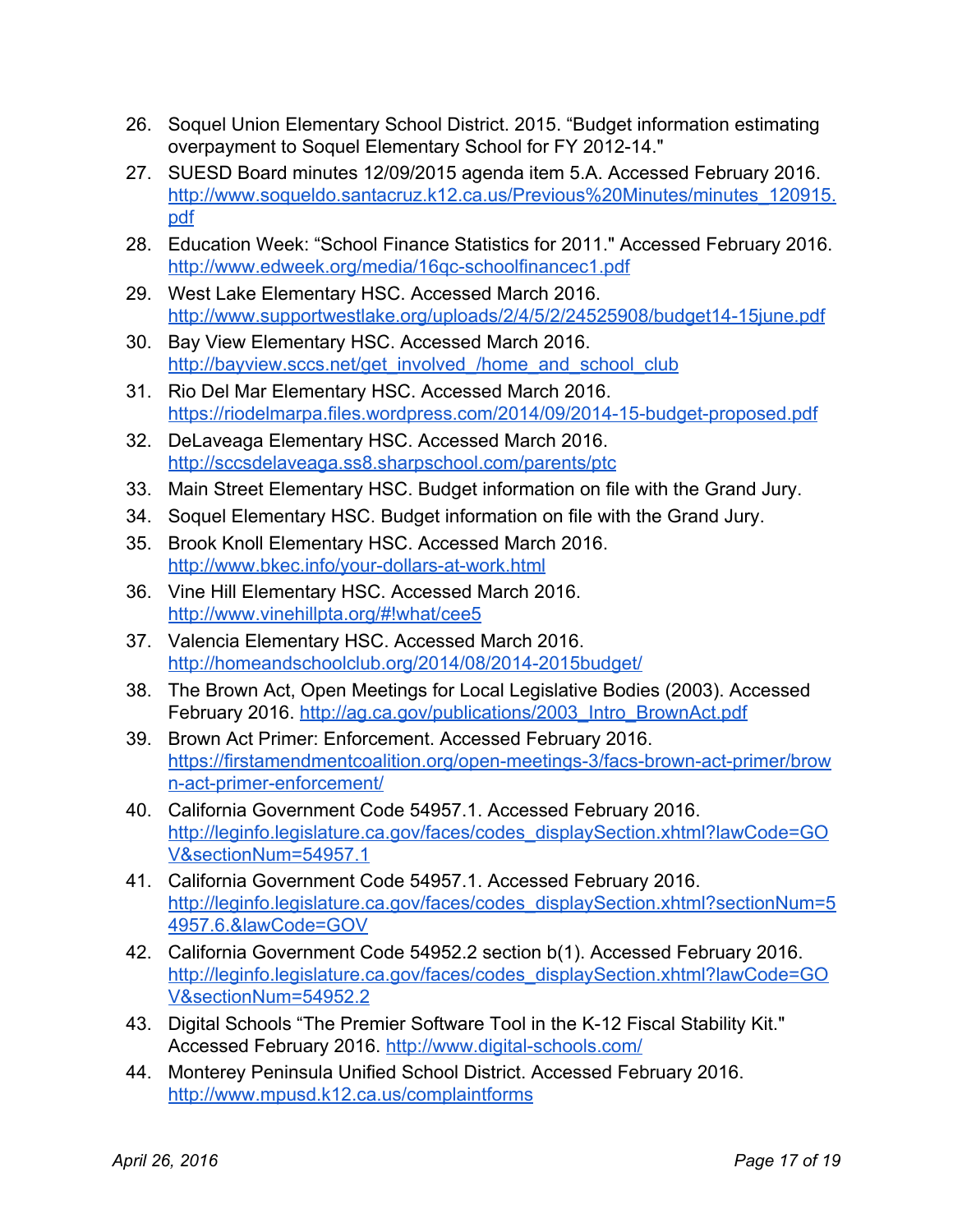- 45. Contra Costa Times. "Orinda superintendent's contract change boosts salary before retirement." Accessed March 2016. http://www.contracostatimes.com/bay-area-news/ci\_29269603/orinda-superinten dents-contract-change-boosts-salary-before-retirement
- 46. The Sacramento Bee. "As pensions rules tighten, some Sacramento-area districts convert superintendent allowances into pay." Accessed March 2016. http://www.sacbee.com/news/investigations/the-public-eye/article35008617.html
- 47. California Government Code 7522.34. Accessed February 2016. [http://leginfo.legislature.ca.gov/faces/codes\\_displaySection.xhtml?lawCode=GO](http://leginfo.legislature.ca.gov/faces/codes_displaySection.xhtml?lawCode=GOV§ionNum=7522.34) [V&sectionNum=7522.34](http://leginfo.legislature.ca.gov/faces/codes_displaySection.xhtml?lawCode=GOV§ionNum=7522.34)
- 48. SUESD Board Policy 2140(b). Accessed February 2016. [http://www.soqueldo.santacruz.k12.ca.us/board\\_policies/2000/BP2140.pdf](http://www.soqueldo.santacruz.k12.ca.us/board_policies/2000/BP2140.pdf)
- 49. SUESD Board Policy 2122, Superintendent of Schools: Responsibilities and Duties, Adopted 9/5/01. Accessed February 2016. [http://www.soqueldo.santacruz.k12.ca.us/board\\_policies/2000/BP2122.pdf](http://www.soqueldo.santacruz.k12.ca.us/board_policies/2000/BP2122.pdf)
- 50. SUESD Board agenda for June 18, 2014. Accessed February 2016. [http://www.soqueldo.santacruz.k12.ca.us/board\\_agendas/board\\_packet061814.p](http://www.soqueldo.santacruz.k12.ca.us/board_agendas/board_packet061814.pdf) [df](http://www.soqueldo.santacruz.k12.ca.us/board_agendas/board_packet061814.pdf)
- 51. SUESD Board minutes for June 18, 2014. Accessed February 2016. [http://www.soqueldo.santacruz.k12.ca.us/Previous%20Minutes/minutes\\_061814.](http://www.soqueldo.santacruz.k12.ca.us/Previous%20Minutes/minutes_061814.pdf) [pdf](http://www.soqueldo.santacruz.k12.ca.us/Previous%20Minutes/minutes_061814.pdf)
- 52. A Guide to Pension Reform Under AB 340 and AB 197 (page 8, section D). Accessed February 2016. http://www.publiclawgroup.com/wp-content/uploads/2012/12/A-Guide-to-Pension -Reform-Under-AB-340-and-AB-197.pdf
- 53. SUESD Uniform Complaint Procedures. Accessed February 2016. [http://www.soqueldo.santacruz.k12.ca.us/parents\\_students/uniform\\_complaint\\_p](http://www.soqueldo.santacruz.k12.ca.us/parents_students/uniform_complaint_procedures.html) [rocedures.html](http://www.soqueldo.santacruz.k12.ca.us/parents_students/uniform_complaint_procedures.html)
- 54. Santa Cruz City School District. Accessed February 2016. <http://sccs.net/cms/One.aspx?portalId=222789&pageId=1029095>
- 55. Scotts Valley School District. Accessed February 2016. http://scottsvalley-ca.schoolloop.com/Article1
- 56. Santa Cruz County Office of Education. Accessed February 2016. [http://www.santacruzcoe.org/site\\_index.html](http://www.santacruzcoe.org/site_index.html)
- 57. San Mateo County Office of Education. Accessed February 2016. http://www.smcoe.org/parents-and-students/uniform-complaint-procedure/
- 58. California School Board Association. Accessed February 2016. [https://www.csba.org/TrainingAndEvents/~/media/CSBA/Files/TrainingAndEvents](https://www.csba.org/TrainingAndEvents/~/media/CSBA/Files/TrainingAndEvents/AllEvents/MastersInGovernance/Course4_HUR_COB/2013_07_HR_BoardRelationship_pgs7_9.ashx) [/AllEvents/MastersInGovernance/Course4\\_HUR\\_COB/2013\\_07\\_HR\\_BoardRelat](https://www.csba.org/TrainingAndEvents/~/media/CSBA/Files/TrainingAndEvents/AllEvents/MastersInGovernance/Course4_HUR_COB/2013_07_HR_BoardRelationship_pgs7_9.ashx) [ionship\\_pgs7\\_9.ashx](https://www.csba.org/TrainingAndEvents/~/media/CSBA/Files/TrainingAndEvents/AllEvents/MastersInGovernance/Course4_HUR_COB/2013_07_HR_BoardRelationship_pgs7_9.ashx)
- 59. SUESD Board Policy 2140(a). Accessed February 2016. [http://www.soqueldo.santacruz.k12.ca.us/board\\_policies/2000/BP2140.pdf](http://www.soqueldo.santacruz.k12.ca.us/board_policies/2000/BP2140.pdf)